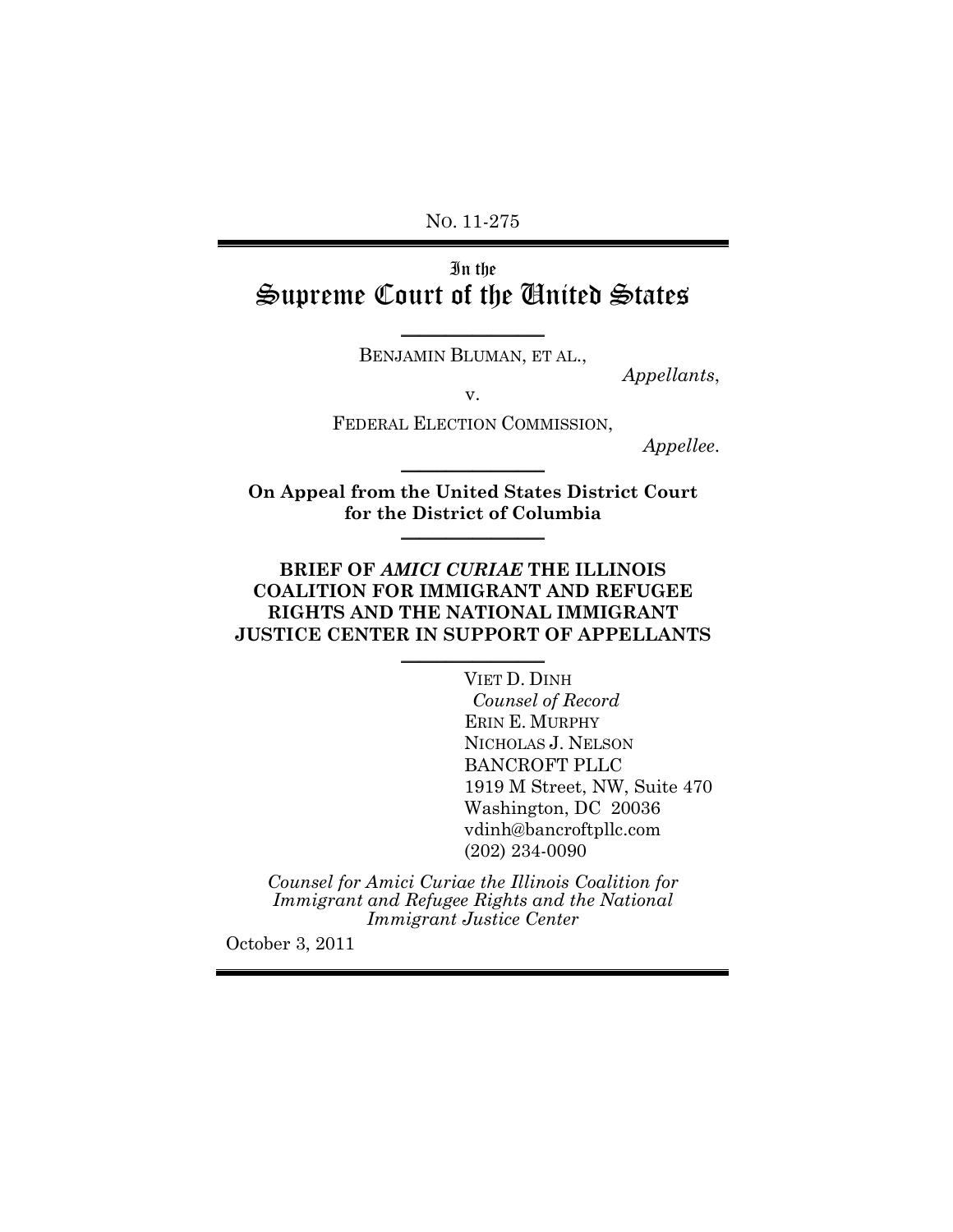## **TABLE OF CONTENTS**

| There is No Meaningful Constitutional<br>L.<br>Distinction Between Aliens Classified as<br>"Permanent Residents" Under the INA and<br>Other Foreign Citizens Residing in this   |
|---------------------------------------------------------------------------------------------------------------------------------------------------------------------------------|
| A. "Permanent" Residence Has Never Been<br>Regarded as a Relevant Constitutional                                                                                                |
| B. Many "Nonimmigrant" Residents Have<br>Just As Strong A Connection To This<br>Country As Many "Immigrants." 11                                                                |
| II. The District Court Failed to Apply The<br>Narrow Tailoring Analysis Required under<br>Strict Scrutiny, and Failed to Recognize that<br>§ 441e is not Narrowly Tailored.  18 |
| A. The District Court at Best Subjected<br>§ 441e to a "Close Fit" Requirement, Not                                                                                             |
| B. Section 441e Is Not Narrowly Tailored to<br>Target Only and All Speech With Foreign                                                                                          |
|                                                                                                                                                                                 |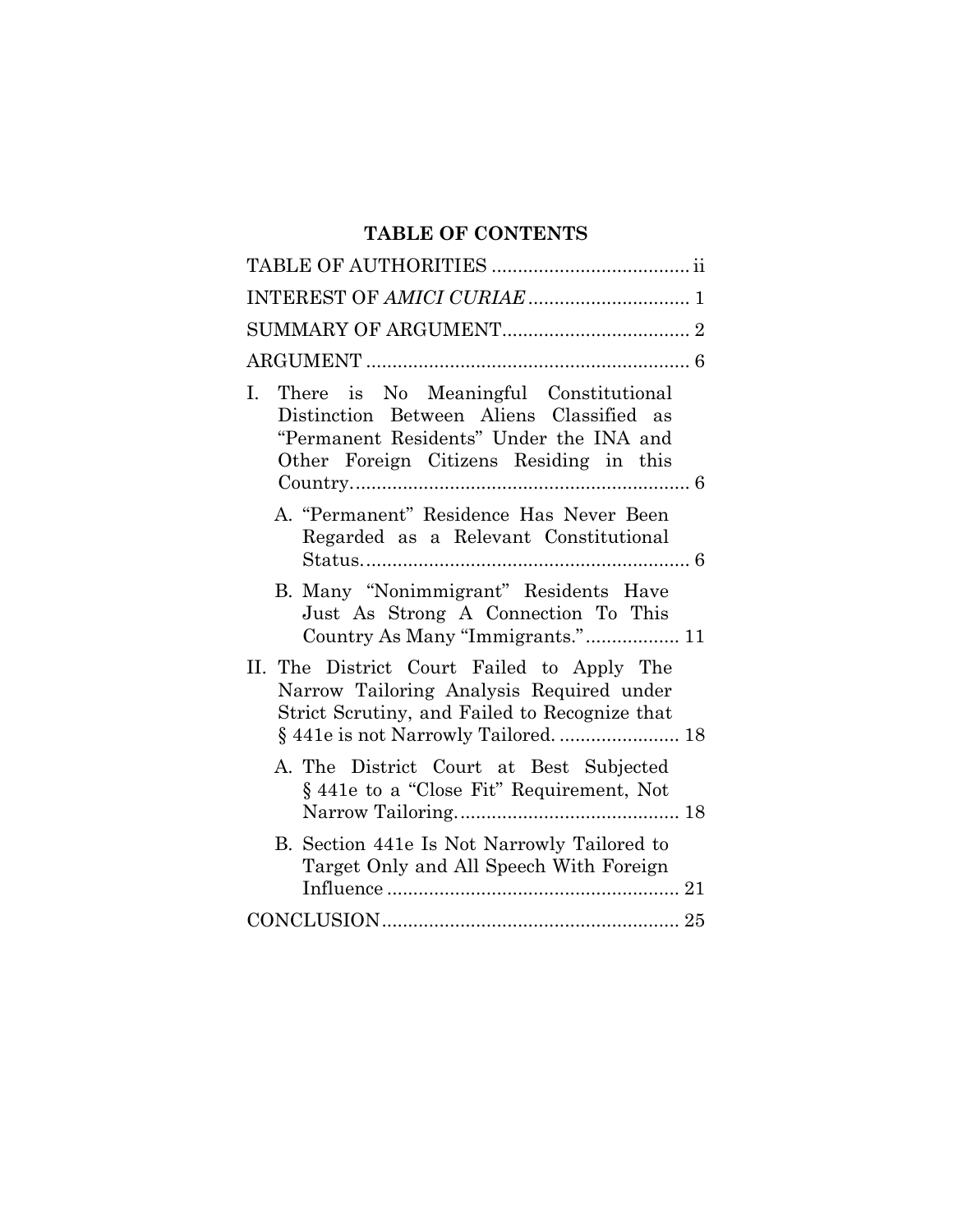# **TABLE OF AUTHORITIES**

## **CASES**

| <b>Board of Trustees of State University of New</b><br>York v. Fox, |
|---------------------------------------------------------------------|
|                                                                     |
| Carey v. Brown,                                                     |
| Church of the Lukumi Babalu Aye, Inc. v. City of<br>Hialeah,        |
| Citizens United v. FEC,                                             |
|                                                                     |
| City of Cincinnati v. Discovery Network, Inc.,                      |
| Denver Area Educ. Telecommc'ns Consortium,<br>Inc. v. $FCC$ ,       |
| Edenfield v. Fane,                                                  |
| FEC v. Mass. Citizens for Life, Inc.,                               |
| Florida Bar v. Went for It, Inc.,                                   |
| Fong Yue Ting v. United States,                                     |
| Harisiades v. Shaughnessy,                                          |
| Karnuth v. United States,                                           |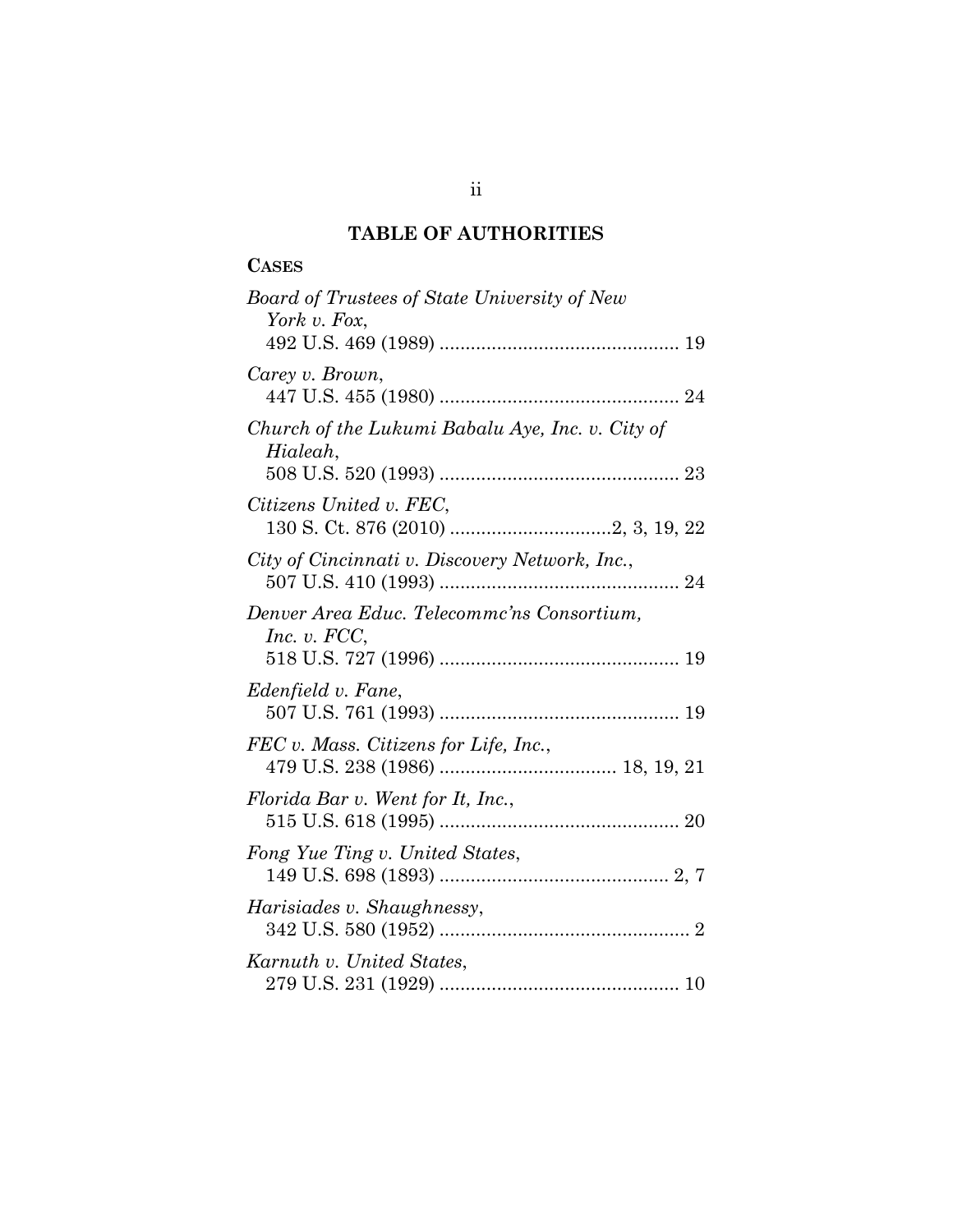| Katebi v. Ashcroft,                                                   |
|-----------------------------------------------------------------------|
| Lorillard Tobacco Co. v. Reilly,                                      |
| Martinez-Aguero v. Gonzalez,                                          |
| Posadas de P.R. Assocs. v. Tourism Co. of P.R.,                       |
| Romanishyn v. Att'y Gen.,                                             |
| Savorgnan v. United States,                                           |
| Simon & Schuster, Inc. v. Members of N.Y. State<br>Crime Victims Bd., |
| United States ex rel. Stapf v. Corsi,                                 |
| United States ex rel. Turner v. Williams,                             |
| United States v. Playboy Entm't Grp., Inc.,                           |
| United States v. Verdugo-Urquidez,                                    |
| Werblow v. United States,                                             |
| <b>STATUTES</b>                                                       |
|                                                                       |
|                                                                       |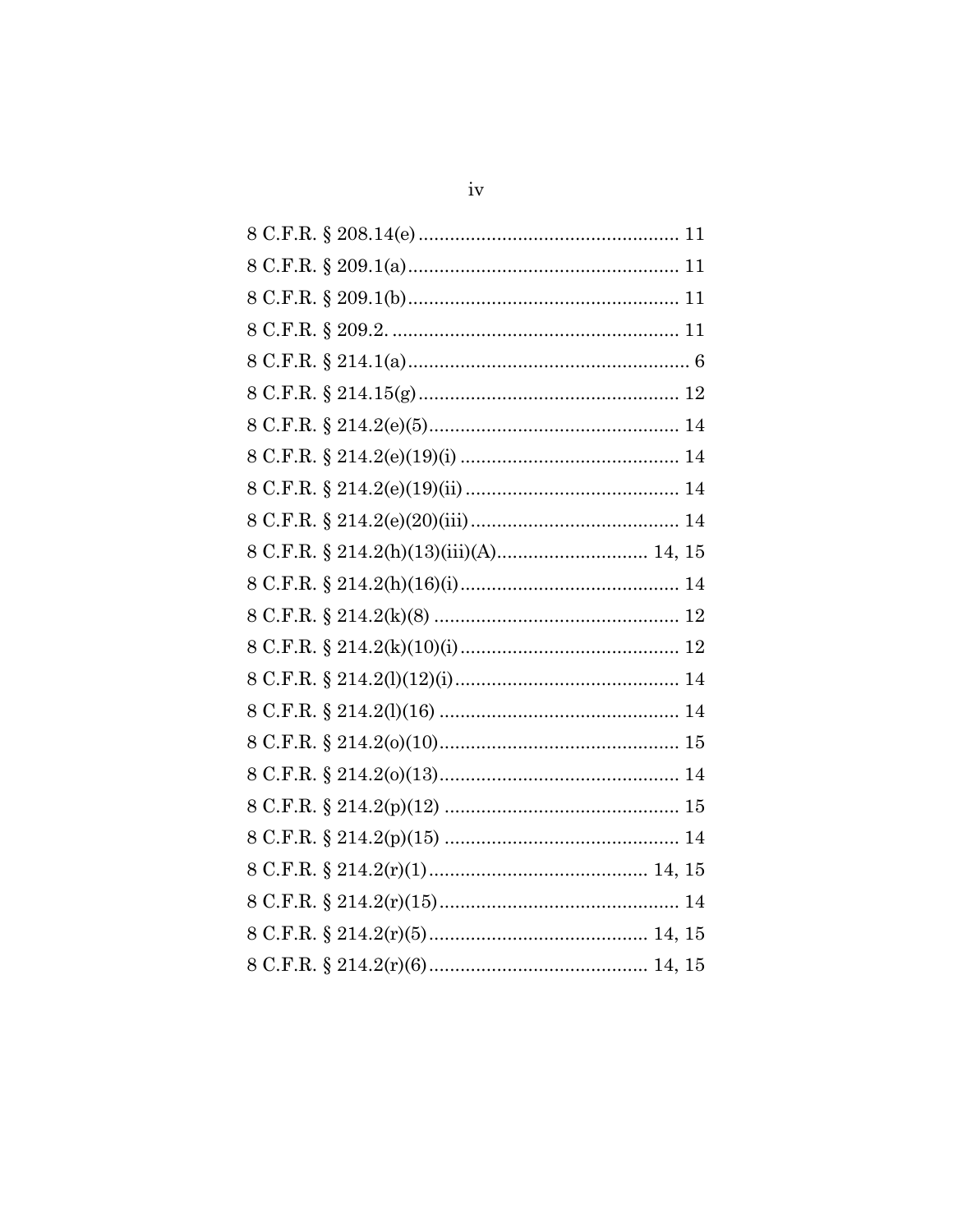| Chinese Exclusion Act of 1882, |
|--------------------------------|
| Chinese Exclusion Act of 1902, |
| Emergency Quota Act of 1921,   |
| Immigration Act of 1875,       |
| Immigration Act of 1891,       |
| Immigration Act of 1903,       |
| Immigration Act of 1907,       |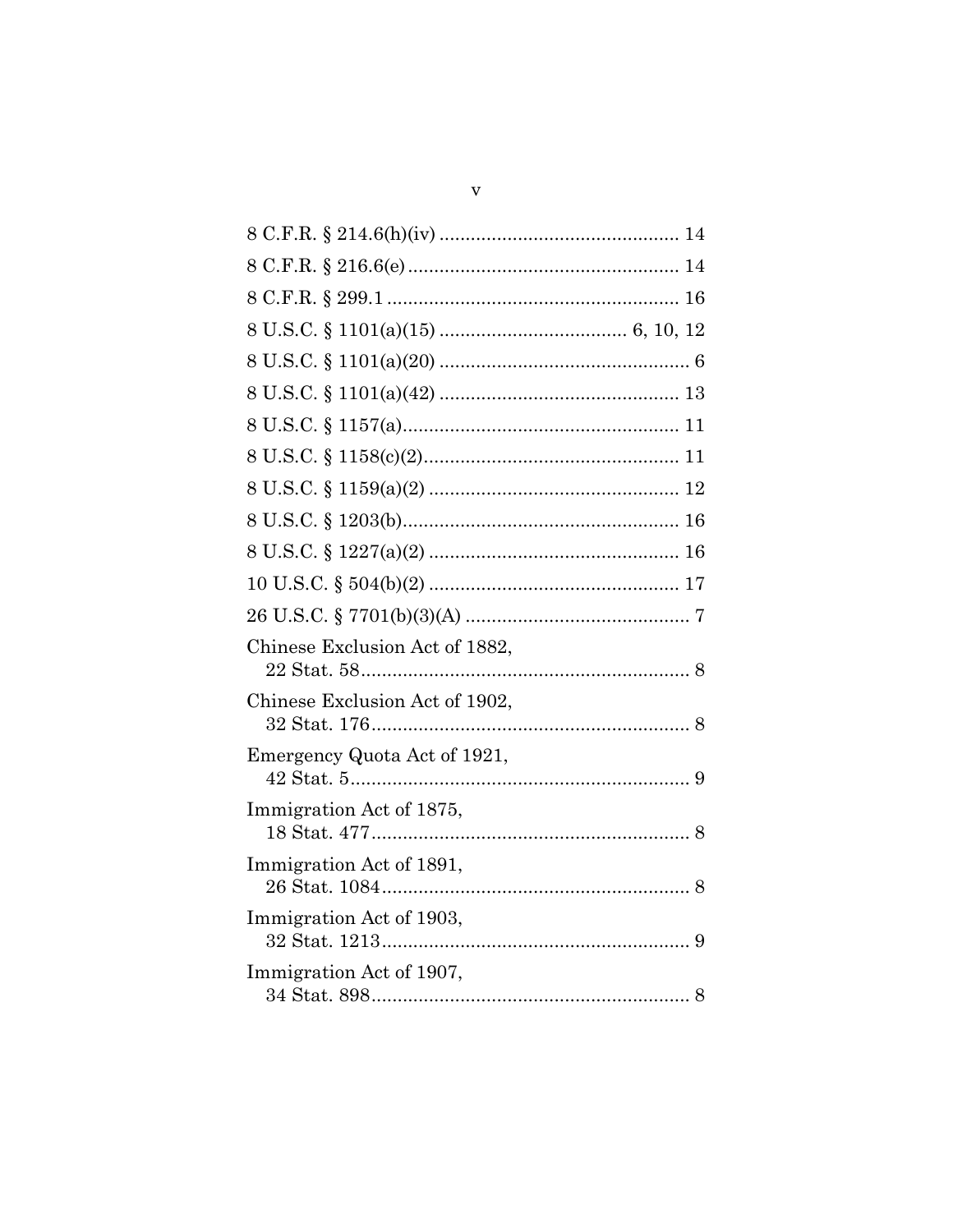| Immigration Act of 1917,                |  |
|-----------------------------------------|--|
| Immigration Act of 1924,                |  |
| Immigration and Nationality Act,        |  |
| Naturalization Act of 1795,             |  |
| Naturalization Act of 1798,             |  |
| Presidential Determination No. 2007-1,  |  |
| Presidential Determination No. 2008-1,  |  |
| Presidential Determination No. 2008-29, |  |
| Presidential Determination No. 2009-32, |  |
| <b>Other Authorities</b>                |  |

| Anita U. Hattiangadi, et al.,<br>Non-Citizens in Today's Military,<br>http://www.cna.org (last visited Oct. 2, 2011)  17 |  |
|--------------------------------------------------------------------------------------------------------------------------|--|
| <b>Black's Law Dictionary</b>                                                                                            |  |
| <b>Black's Law Dictionary</b>                                                                                            |  |
| H.R. 7864, 54th Cong.                                                                                                    |  |
|                                                                                                                          |  |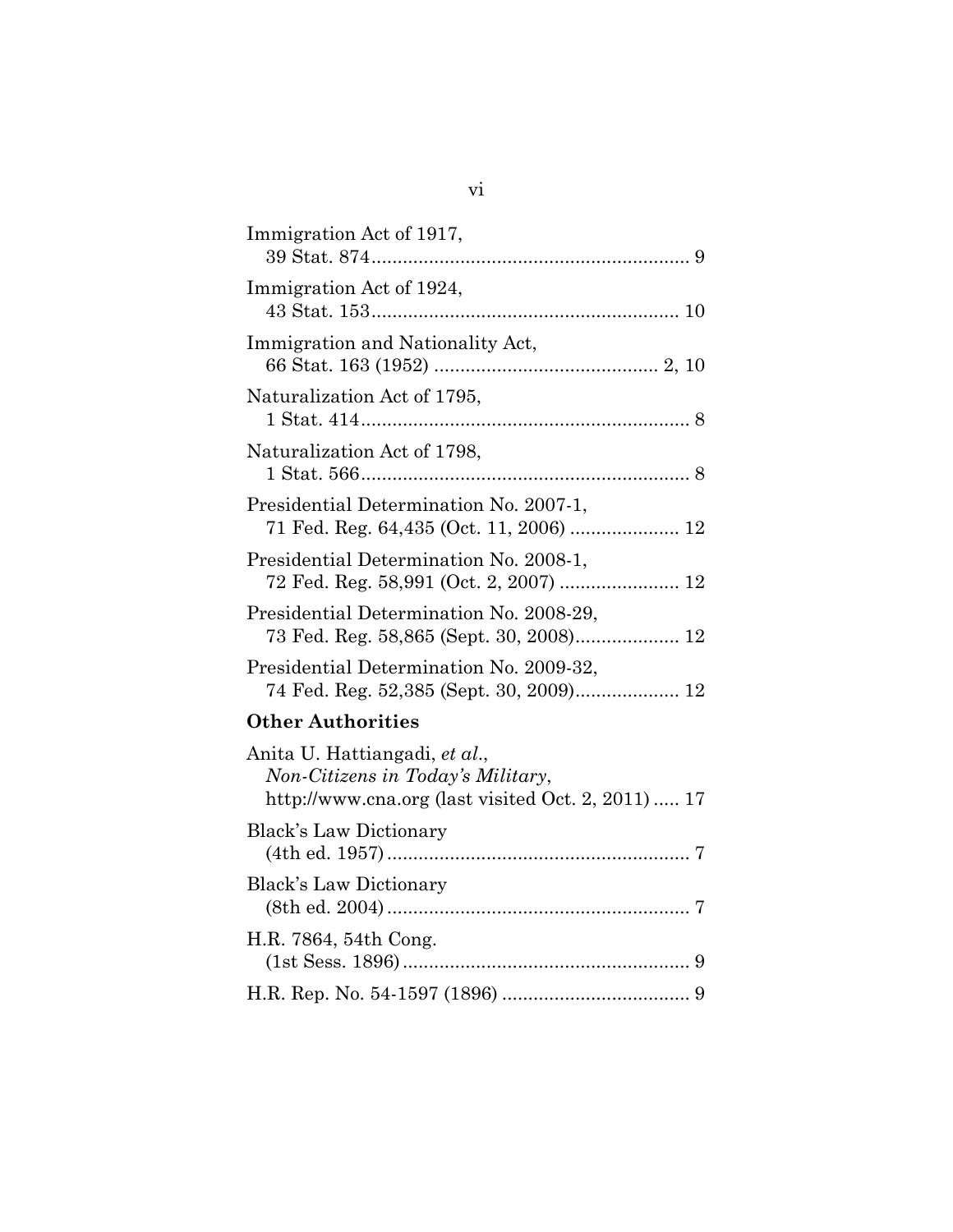| Margaret D. Stock, Ten Things That<br>Immigration Lawyers Should Know About the<br>Army's New Non-Citizens Recruiting Program,<br>14-6 Bender's Immigr. Bull. 1 (Mar. 15, 2009), |
|----------------------------------------------------------------------------------------------------------------------------------------------------------------------------------|
| Nancy Rytina, <i>Population Estimates: Estimates</i><br>of the Legal Permanent Resident Population in                                                                            |
| Randall Monger & James Yankay, U.S. Legal<br>Permanent Residents: 2010,                                                                                                          |
| Randall Monger and Macreadie Barr, Annual<br>Flow Report: Nonimmigrant Admissions to the                                                                                         |
| Randall Monger and Megan Mathews, Annual<br>Flow Report: Nonimmigrant Admissions to the<br>United States: 2010, http://www.dhs.gov 15                                            |
| U.S. Dep't of Justice Exec. Office for<br>Immigration Review, Office of Planning,<br>Analysis & Technology, <i>Immigration Courts</i><br>Asylum Statistics, 2007-2010,           |
| United States Dep't of Defense, <i>Military</i><br>Accessions Vital to Nat'l Interest Recruitment                                                                                |
| Veto Message of President Grover Cleveland,<br>Mar. 2, 1897,                                                                                                                     |

## vii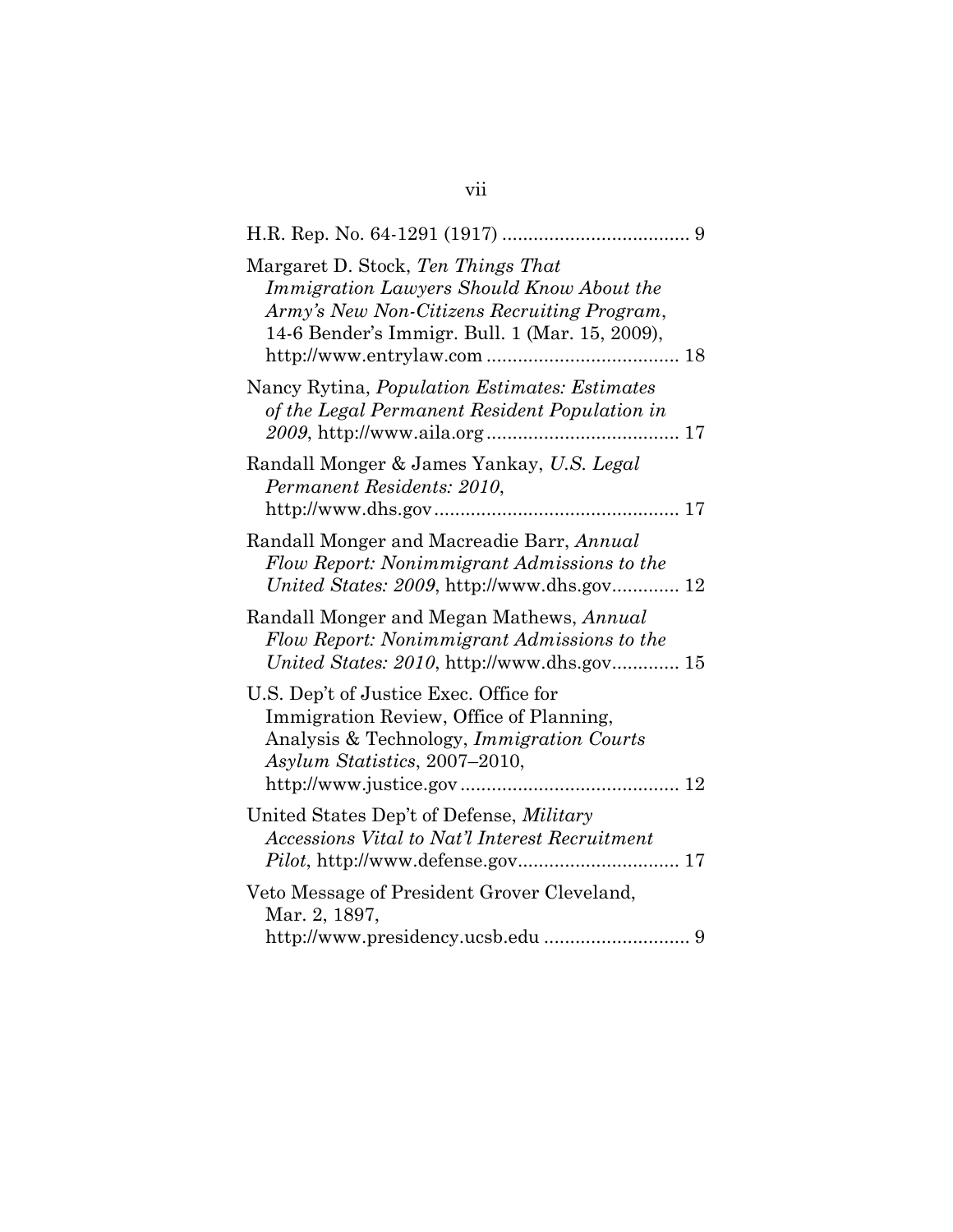#### **INTEREST OF** *AMICI CURIAE*

Amicus Curiae the Illinois Coalition for Immigrant and Refugee Rights (ICIRR) is a coalition of 130 community neighborhood advocacy organizations that promotes the rights of refugees and immigrants to full and equal participation in the civic, cultural, social, and political life of our diverse society.

Heartland Alliance's National Immigrant Justice Center (NIJC) is a nonprofit organization accredited by the Board of Immigration Appeals to provide immigration assistance. NIJC represents, among others, asylees, refugees, survivors of domestic violence, victims of human trafficking, and nonimmigrant fiancées and spouses of U.S. citizens; all of whom reside permanently in the United States in nonimmigrant status.

The speech restriction challenged here, 2 U.S.C. § 441e, applies to all foreign nationals except for those designated "permanent residents." This sweeping prohibition not only imposes an impermissible restriction on the First Amendment rights of individuals *amici* serve, but by its very existence lends credence to the erroneous but prevalent view that foreign nationals living within our borders are not entitled to the protections of the Constitution. *Amici* therefore have a strong interest in Appellants' constitutional challenge to  $\S$  441e.<sup>1</sup>

<span id="page-8-0"></span> <sup>1</sup> This brief was not written in whole or in part by counsel for any party, and no person or entity other than *amici*, their members, and their counsel has made a monetary contribution to the preparation and submission of this brief. Pursuant to this Court's Rule 37.2, ICIRR provided notice of its intent to file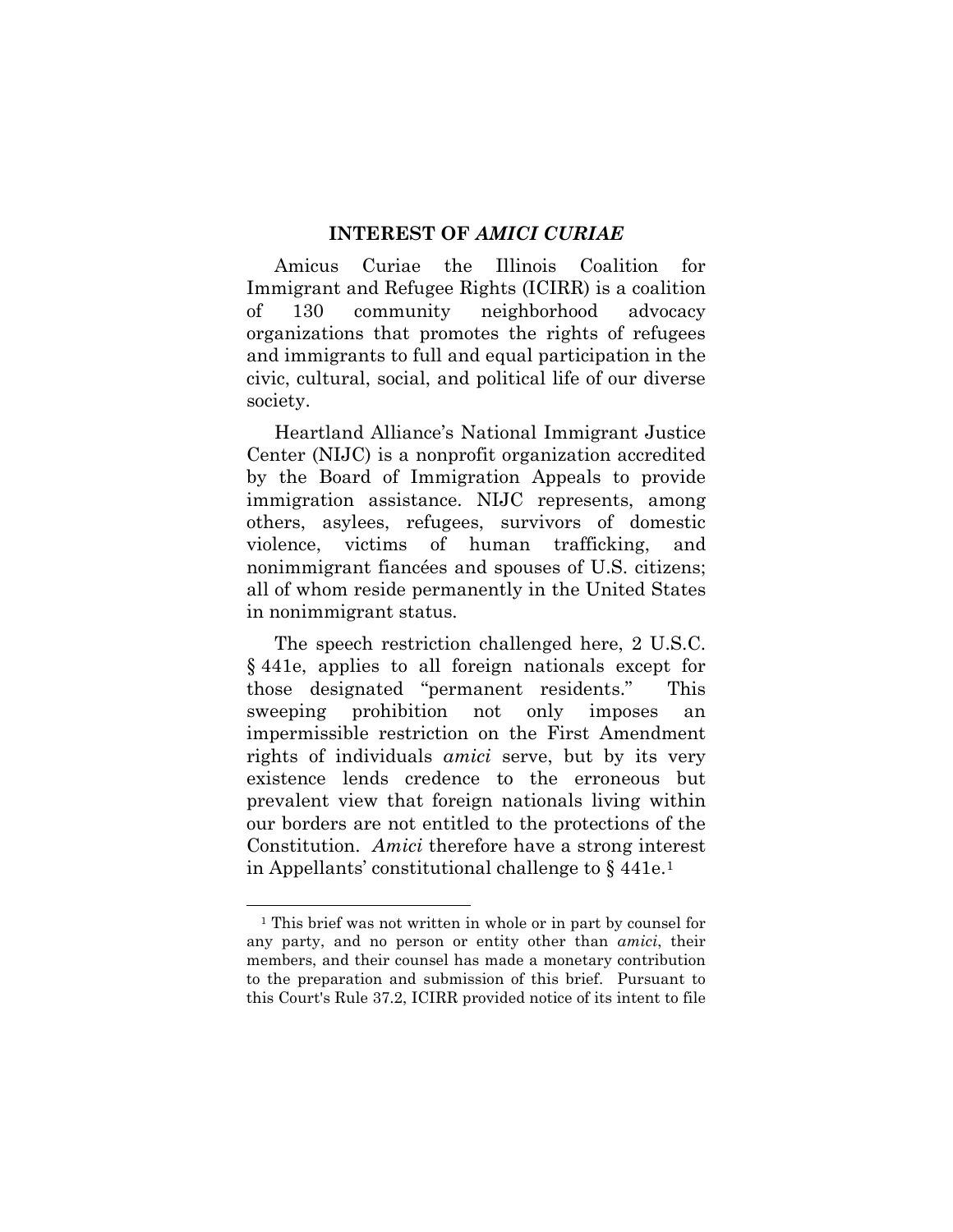#### **SUMMARY OF ARGUMENT**

This case presents the Court with the opportunity to clarify two crucial issues regarding the First Amendment rights of aliens. First, the Court can confirm that aliens present in the United States are protected by the First Amendment as soon as they have "developed sufficient connection with this country to be considered part of [the national] community," *United States v. Verdugo-Urquidez*, 494 U.S. 259, 265 (1990); that at a minimum this includes all aliens who, like Appellants here, are lawfully and voluntarily present in the United States, *cf. Fong Yue Ting v. United States*, 149 U.S. 698, 724 (1893); and that the same constitutional levels of scrutiny apply to restrictions on such persons' speech as would apply to speech by similarly situated U.S. citizens. *See Harisiades v. Shaughnessy*, 342 U.S. 580, 592 (1952).

Second, assuming *arguendo* that the Constitution would permit intrusion into the political speech of some non-citizens, *see Citizens United v. FEC*, 130 S. Ct. 876, 911 (2010) (reserving "the question whether the Government has a compelling interest in preventing foreign individuals or associations from influencing our Nation's political process"), the Court can clarify that the constitutional line is not conveniently coterminous with what the Immigration and Nationality Act ("INA"), 66 Stat. 163 (1952), defines as "nonimmigrants," and that by adopting this definition as the basis for its speech restrictions, § 441e therefore fails strict scrutiny.

this brief to counsel of record for all parties more than 10 days before the filing. All parties consent to the filing.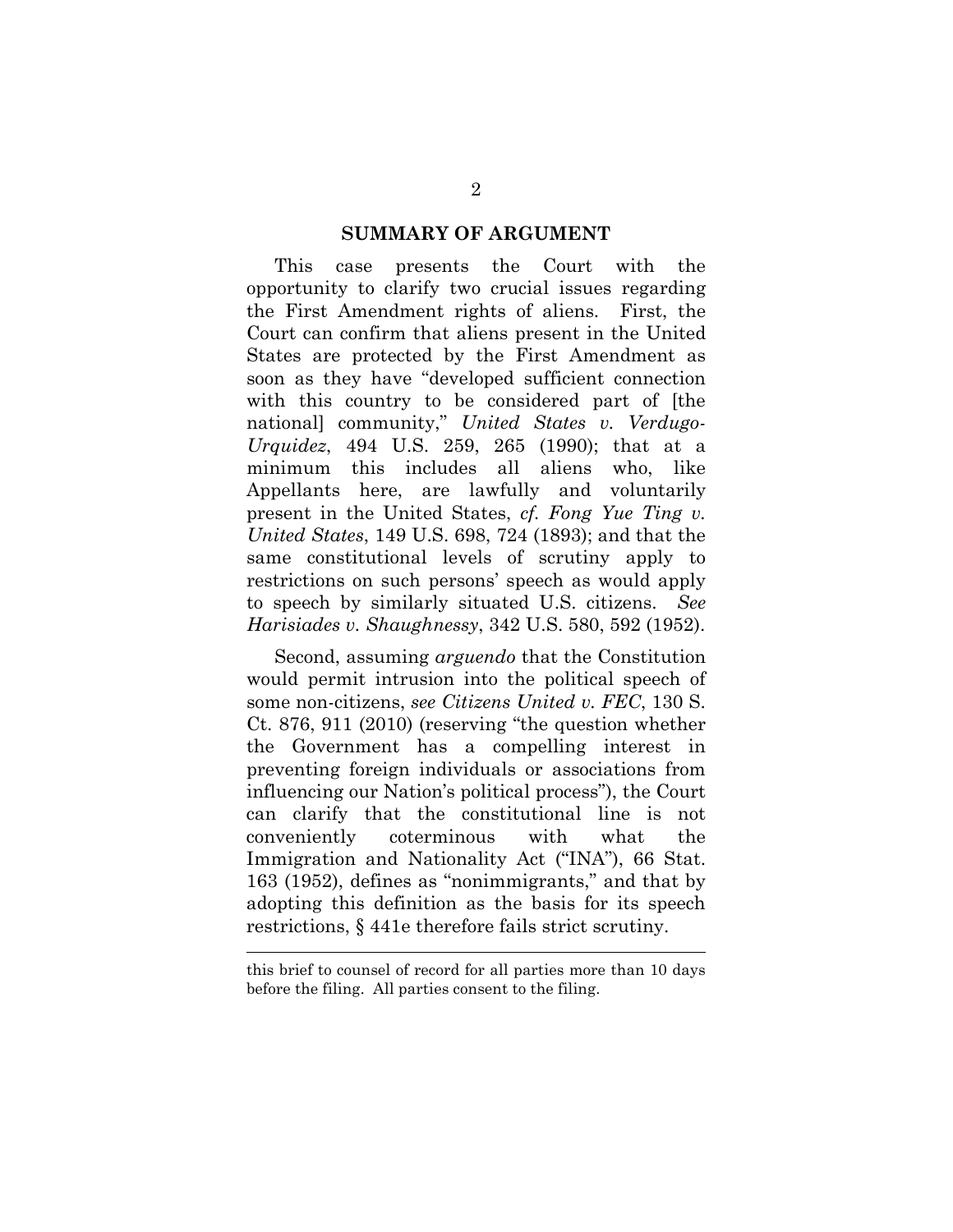"Laws that burden political speech are subject to strict scrutiny, which requires the Government to prove that the restriction furthers a compelling interest and is narrowly tailored to achieve that interest." *Citizens United*, 130 S. Ct. at 898 (internal quotation marks omitted). The district court recognized this rule in name, Jurisdictional Statement Appendix ("J.S. App.") 9a, but ignored it in application. Appellants have pointed out that the district court relied almost exclusively on rational basis cases in finding a compelling government interest in excluding foreign voices from political discourse. Jurisdictional Statement ("J.S.") 9. *Amici* will focus on the district court's failure to ensure that the prohibition is narrowly tailored to the supposed governmental interest.

Even assuming a compelling governmental interest in "preventing foreign influence over the U.S. political process," J.S. App. 13a, the district court made no effort to determine whether § 441e's prohibition reaches only those non-citizens whose speech would reflect "foreign influence." Instead, it accepted as "narrowly tailored" for strict scrutiny purposes the statutory line in the INA distinguishing "lawful permanent residents" from other aliens lawfully admitted and residing in the United States. United States citizens residing abroad, foreign citizens visiting the United States, foreign citizens lawfully residing in the United States, and even some United States citizens residing in the U.S. all bear some degree of "foreign influence" in their speech. Distinguishing between "lawful permanent residents" and other lawful residents may well serve certain administrative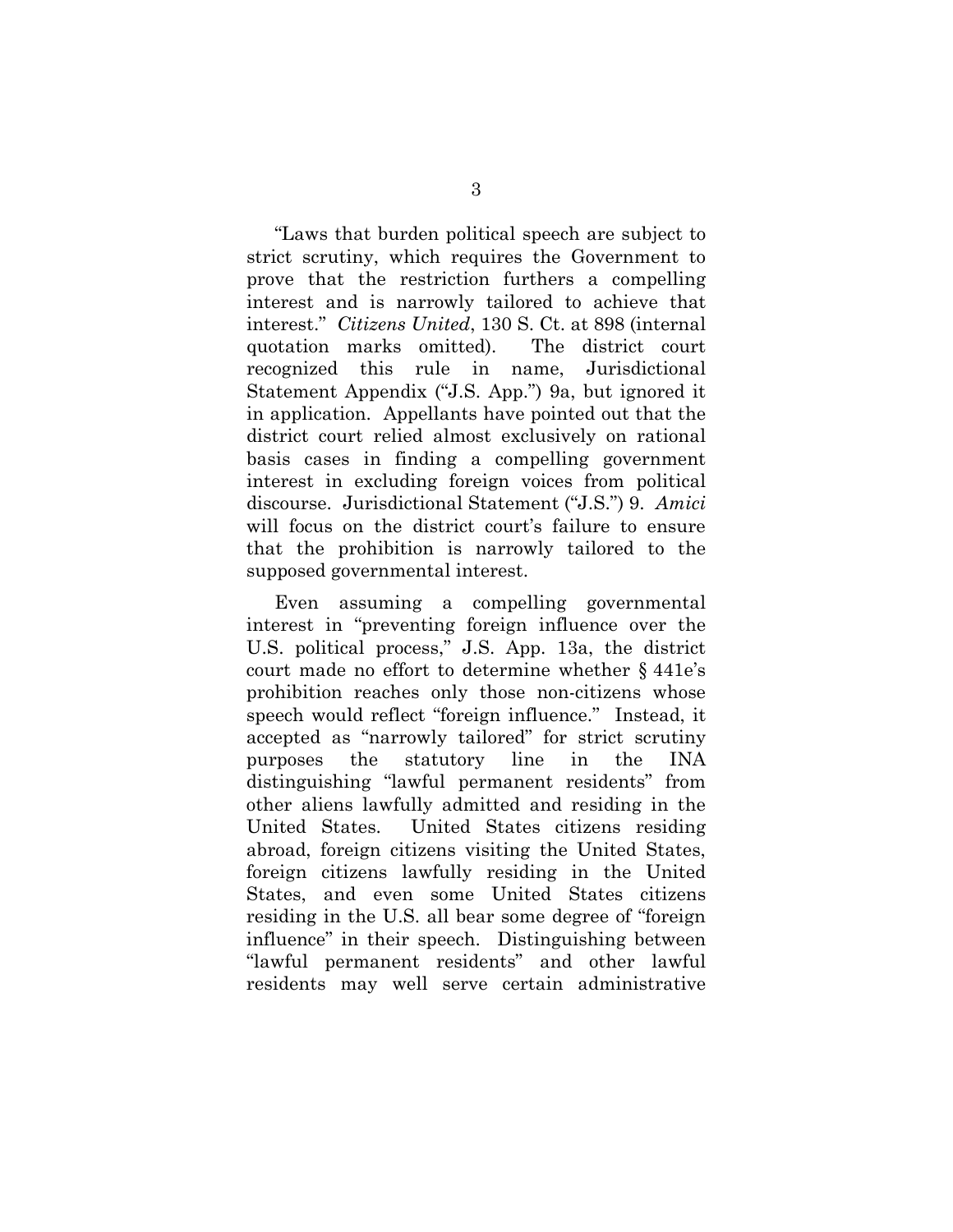purposes—say, facilitating pre-admission inspections—but it cannot support the kind of narrow tailoring that strict scrutiny constitutional analysis requires.

For one thing, strict scrutiny requires more than mere conjecture that "lawful permanent residents can be viewed as more similar to citizens than they are to temporary visitors." J.S. App. 19a.In many contexts, the INA's designation of certain aliens as "permanent residents" stems from factors that bear little resemblance to ordinary notions of "residence." At the very least, narrow tailoring analysis requires a court to test its assumption that lawful permanent residents are indeed quasi-citizens and to ask whether other alien residents are likewise "more similar to citizens than visitors." J.S. App. 19a.

The history and nature of the distinction between "permanent" residents and other foreign nationals reveals it unfit to bear the heavy constitutional weight the district court placed on it. The statutory category of "permanent" residents was coined by Congress in the 1920s, and an examination of its contours shows that they have much more to do with administrative convenience and political expedience than with the actual strength and permanence of a foreign citizen's connections with this country. As a result, the INA and implementing regulations expressly contemplate that many thousands of foreign citizens are admitted to this country on technically "nonpermanent" visas despite having the entirely legitimate expectation of living here for the rest of their lives, or for many years. With respect to refugees in particular, the statutory scheme plainly contemplates that persons admitted as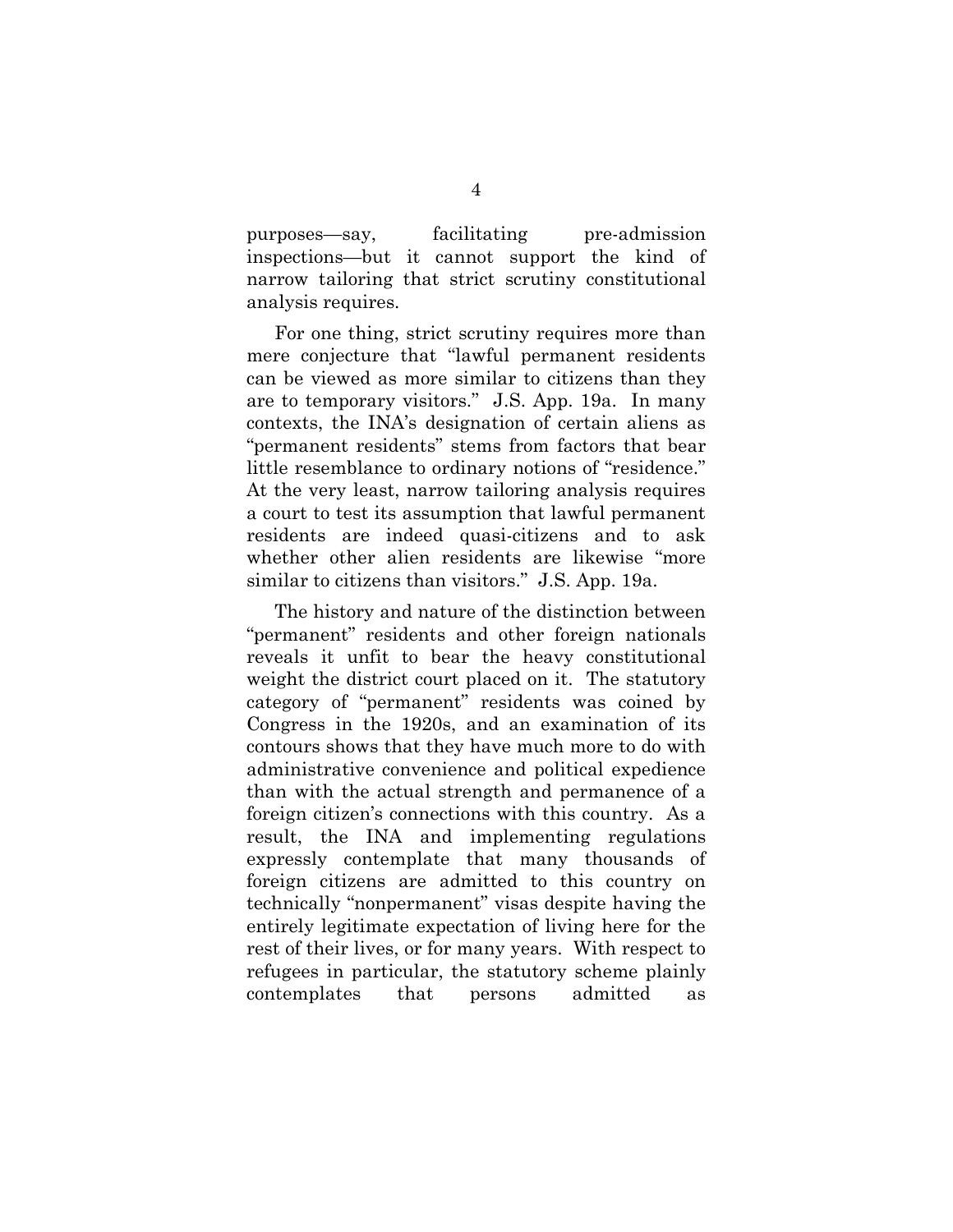nonpermanent residents will remain in the United States indefinitely and later be converted to permanent resident status as a matter of course. By contrast, even persons approved for "permanent" residence remain citizens of foreign nations and are free to move back home after a much shorter time in this country than is spent by many "nonpermanent" residents.

In any event, narrow tailoring under strict scrutiny, as opposed to close fit under intermediate scrutiny, requires a court to be more exacting in its demand that the prohibitory means match the policy ends. Criminalizing the speech of all persons who happen not to carry a green card simply sweeps too broadly. It assumes that all alien nonimmigrants, however transient or permanent, are infused with "foreign influence"—exactly the kind of overinclusive generalization that narrow tailoring under strict scrutiny seeks to weed out.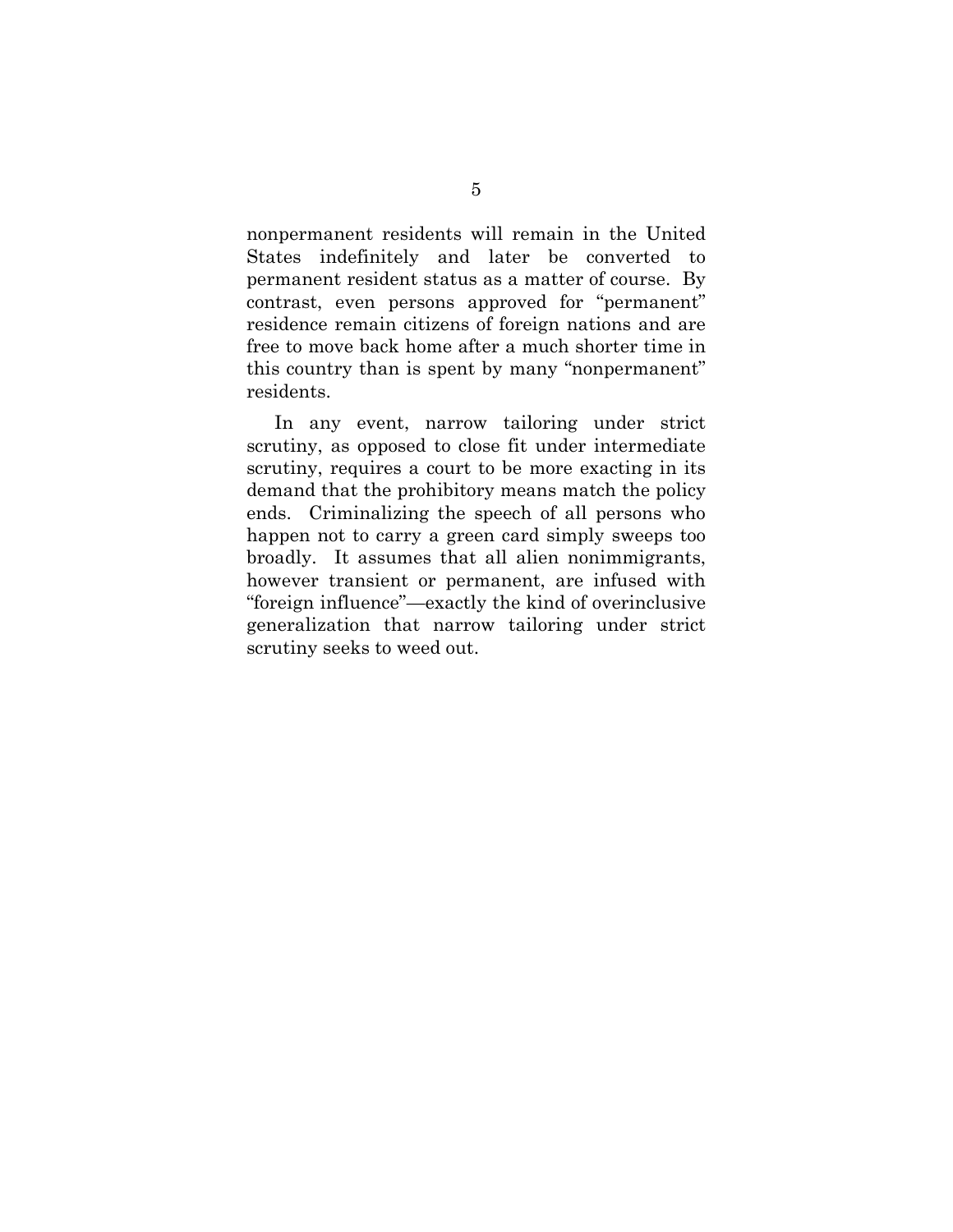#### **ARGUMENT**

**I. THERE IS NO MEANINGFUL CONSTITUTIONAL DISTINCTION BETWEEN ALIENS CLASSIFIED AS "PERMANENT RESIDENTS" UNDER THE INA AND OTHER FOREIGN CITIZENS RESIDING IN THIS COUNTRY.**

In determining that § 441e satisfies strict scrutiny, the district court assumed that the distinction between permanent and nonpermanent residents is so great that nonpermanent residents are entitled to lesser constitutional protections than permanent residents. *See, e.g.,* J.S. App. 22a (noting that extending the ban to permanent residents "would raise substantial questions"). This assumption is flatly wrong: that distinction cannot withstand scrutiny, let alone *strict* scrutiny, with respect to many "nonpermanent" residents.

## **A. "Permanent" Residence Has Never Been Regarded as a Relevant Constitutional Status.**

The INA distinguishes between "permanent residents," also known as "immigrants," who are exempted from § 441e, and "nonimmigrants." *See* 8 U.S.C.  $\S$  1101(a)(15) & (20). Lengthy portions of the INA and related regulations are devoted to describing the nonimmigrant classes and the particular rules that apply to them. *See id.*; 8 C.F.R.  $§ 214.1(a).$ 

This distinction between "immigrant" and "nonimmigrant" aliens—or in other words, between "permanent" resident aliens and others—has no Constitutional roots. In defining the scope of First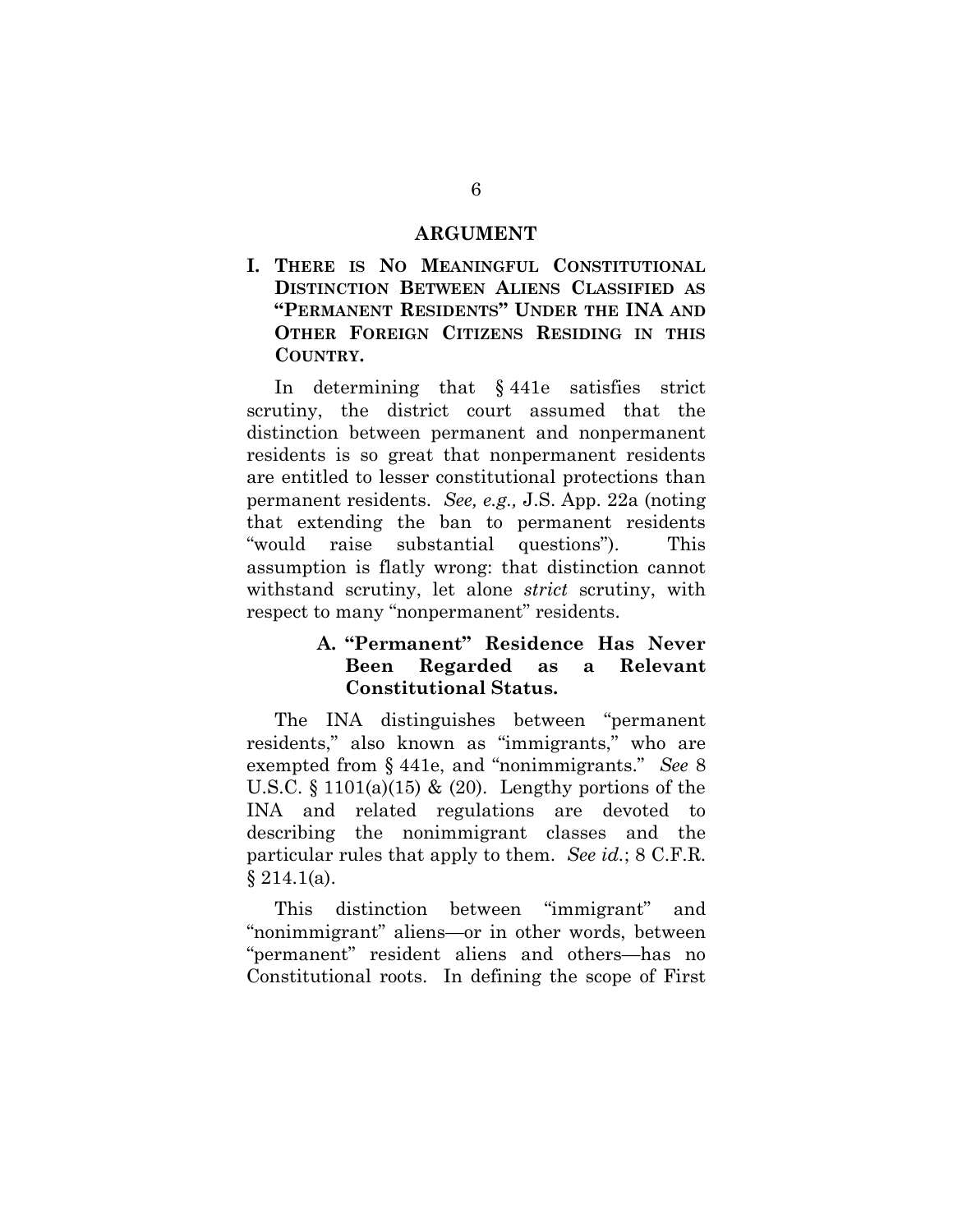Amendment rights, this Court has recognized that, while aliens *outside* the country cannot claim First Amendment protections, *United States ex rel. Turner v. Williams*, 194 U.S. 279, 292 (1904) the Constitution protects "aliens residing in the United States *for a shorter or longer time*," *Fong Yue Ting*, 149 U.S. at 724 (emphasis added).[2](#page-14-0) Indeed, the Court has noted that the applicability of constitutional rights held by "the people" does not depend on residence at all, but rather on whether a particular alien is within "a class of persons who are part of [our] national community or who have otherwise developed sufficient connection with this country to be considered part of that community." *Verdugo-Urquidez*, 494 U.S. at 265. In *Verdugo-Urquidez*, for purposes of this analysis the Court ignored the foreign residency of the alien in question. *Id.* at 262; *cf., e.g., Martinez-Aguero v. Gonzalez*, 459 F.3d 618, 625 (5th Cir. 2006) (foreign national's authorized once-a-month visits and "acquiescence in the U.S. system of immigration

<span id="page-14-0"></span> <sup>2</sup> As commonly understood, of course, having a "residence" in the United States does not require that an individual be a "permanent" resident. *See, e.g.*, Black's Law Dictionary 1335 (8th ed. 2004) (defining "residence" as "[t]he act or fact of living in a given place for some time"); Black's Law Dictionary 1473 (4th ed. 1957) (defining "residence" as "[a] factual place of abode" or "[l]iving in a particular locality," and "reside" as "[l]ive, dwell, abide, sojourn, stay, remain, lodge"); *Savorgnan v. United States*, 338 U.S. 491, 504–05 & n.24 (1950) (contrasting "residence" with "permanent residence," in the context of a denaturalization statute). Indeed, the government itself recognizes as much when it suits its purposes. *See, e.g.*, 26 U.S.C. § 7701(b)(3)(A) (deeming an alien present in the United States for half the days in a tax year a "resident" for income tax purposes).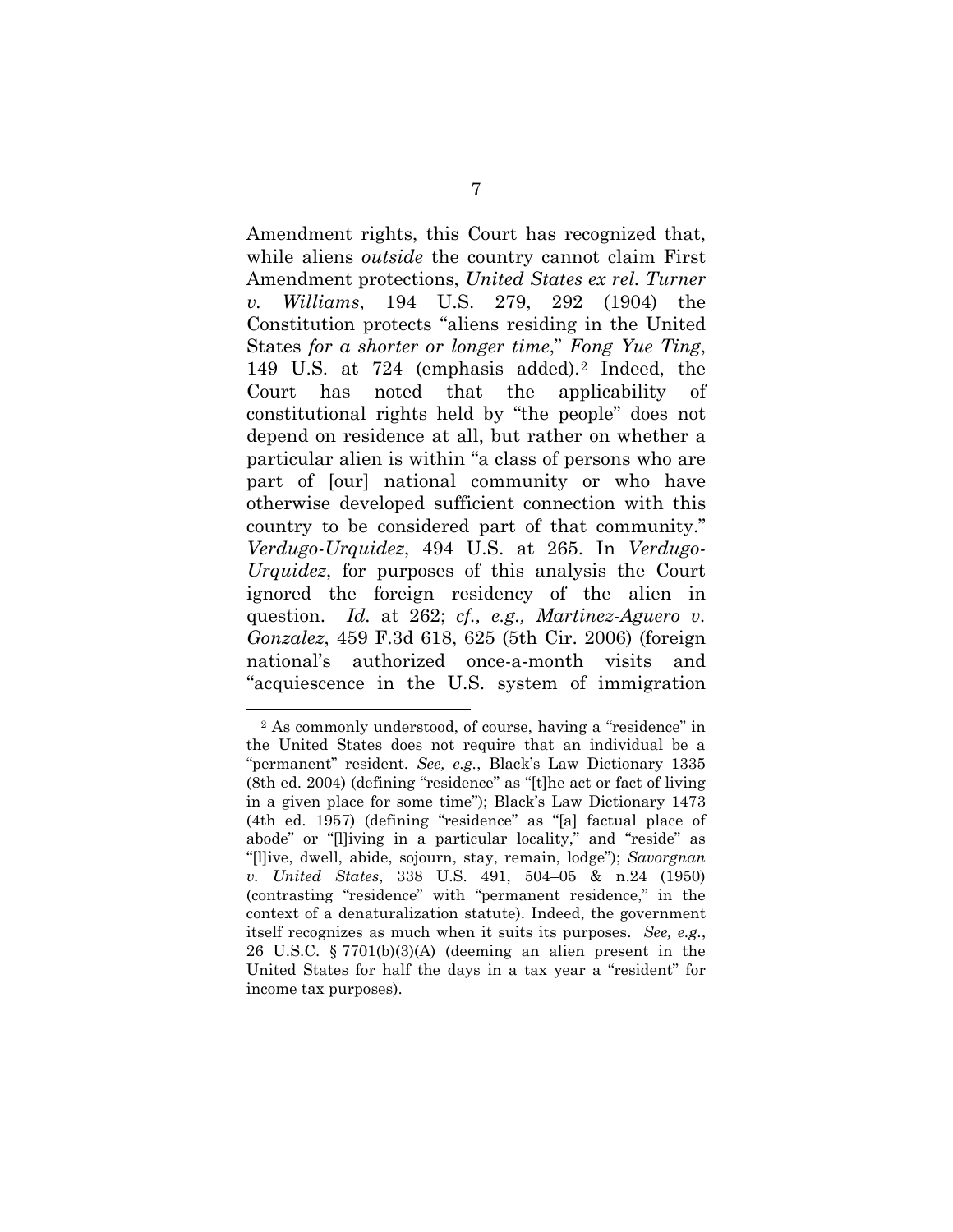constitute her voluntary acceptance of societal obligations, rising to the level of 'substantial connections'").

Instead, the distinction between "permanent" and "nonpermanent" residents is purely a statutory one, and of relatively recent vintage. For nearly a century after the adoption of the Constitution, Congress did little to regulate the admission of aliens to this country.[3](#page-15-0) Congress did not begin forbidding the admission of certain classes of persons until the late 19th century and, even then, with minor exceptions,<sup>[4](#page-15-1)</sup> made no distinctions based on a foreign citizen's intended length of stay in this country. *See, e.g.*, Immigration Act of 1875, ch. 141, § 3, 18 Stat. 477, 477 (excluding criminals and prostitutes); Immigration Act of 1891, ch. 551, § 1,

<span id="page-15-0"></span> <sup>3</sup> Early Congresses required persons wishing to be *naturalized* as citizens to declare in advance their intention to do so, but imposed no similar requirement with respect to incoming aliens' intended length of stay. *See, e.g.*, Naturalization Act of 1795, ch. 20, § 1, 1 Stat. 414, 414; Naturalization Act of 1798, ch. 54, § 1, 1 Stat. 566, 566–67.

<span id="page-15-1"></span><sup>4</sup> *See, e.g.*, Chinese Exclusion Act of 1882, ch. 126, § 3, 22 Stat. 58, 59 (permitting excluded aliens to come ashore temporarily if they were bound for a foreign port but made an emergency landing in the United States); Chinese Exclusion Act of 1902, ch. 641, § 3, 32 Stat. 176, 177 (temporary admission for workers in exhibitions or concessions); Immigration Act of 1903, § 19, 32 Stat. 1213, 1218 (suspension of deportation for cooperating witnesses); Immigration Act of 1907, ch. 1134, § 2, 34 Stat. 898, 898–99 (admission for those in immediate and continuous transit through the United States); Immigration Act of 1917, ch. 29, § 3, 39 Stat. 874, 876–77 (permitting otherwise-barred "travelers for curiosity and pleasure" or persons in continuous transit).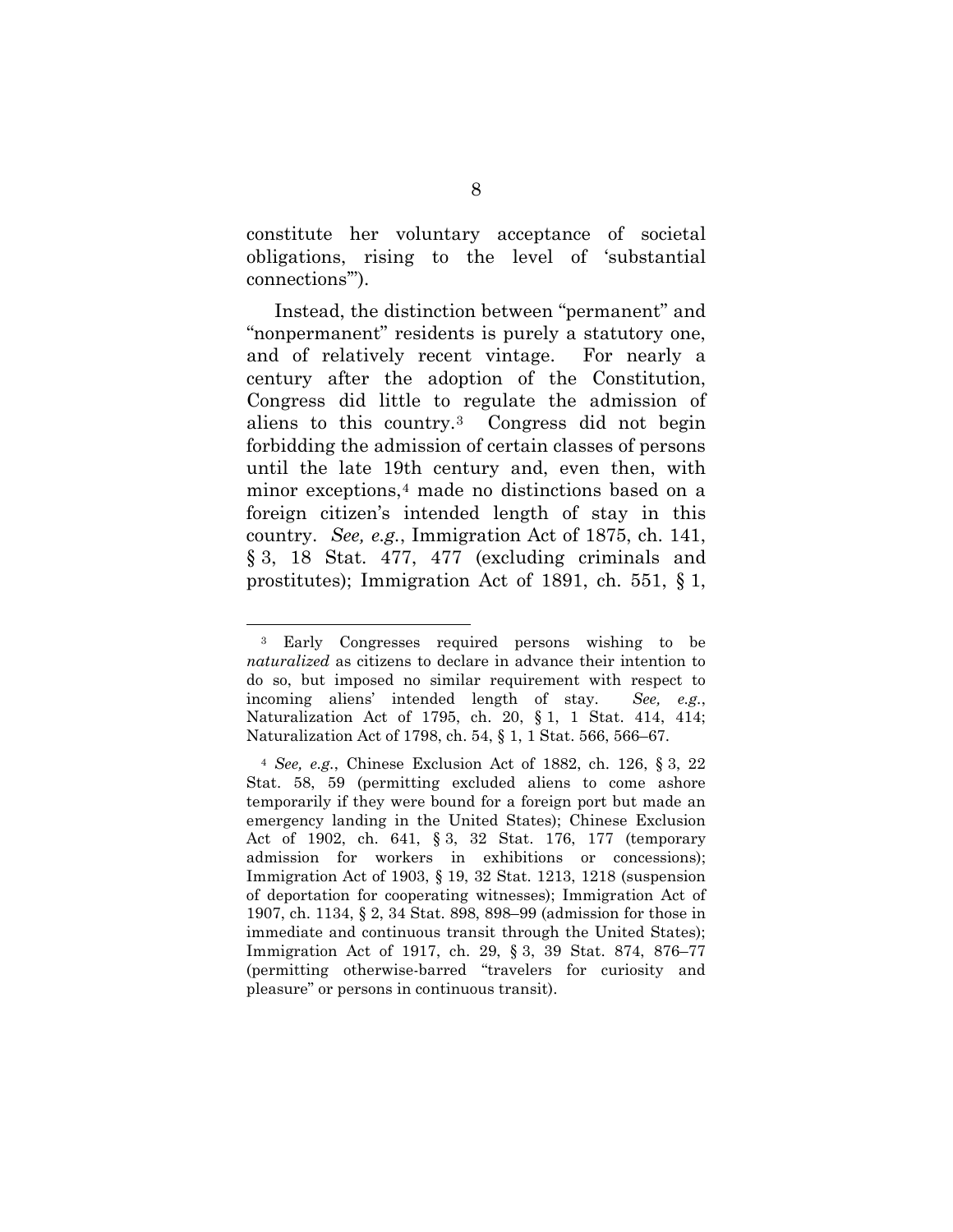26 Stat. 1084, 1084 (excluding persons likely to become public charges, persons with contagious diseases, and polygamists); Immigration Act of 1903, ch. 1012, § 2, 32 Stat. 1213, 1214 (excluding the ill and disabled, persons unable to support themselves, beggars, and others); *id.*, §§ 38–39, 32 Stat. at 1221– 22 (excluding anarchists and revolutionaries); Immigration Act of 1917, ch. 29, § 3, 39 Stat. 874, 875–76 (excluding alcoholics, illiterates, and persons from a large region of Asia).[5](#page-16-0)

Only after Congress decided in the 1920s to start imposing restrictions on the number of aliens it would accept from certain countries did Congress begin to comprehensively distinguish between "immigrants" (who would count toward the quota for their country of origin) and persons merely visiting or passing through (who would not). *See* Emergency Quota Act of 1921, ch. 8, 42 Stat. 5 (establishing

<span id="page-16-0"></span> <sup>5</sup> Indeed, in the late 1800s and early 1900s the political branches considered and rejected various bans on incoming foreigners who did not intend to stay permanently. *See, e.g.*, H.R. Rep. No. 54-1597, at 1 (1896) (recommending legislation preventing aliens from "com[ing] to the United States with no intention of making this country their permanent abode"). One such bill was vetoed in 1897 by President Grover Cleveland, who in his veto message deemed the restriction "illiberal, narrow, and un-American." Veto Message of President Grover Cleveland, Mar. 2, 1897, *available at* http://www.presidency. ucsb.edu/ws/index.php?pid=70845&st=&st1=#ixzz1ZZSrTrTR. (discussing H.R. 7864, 54th Cong., at § 4 (1st Sess. 1896)) Decades later, a House Report criticized a similar bill as "of apparently but slight practical value," noting that "its enforcement would necessitate the accurate ascertainment of the intention of the persons thereby affected." H.R. Rep. No. 64-1291, at 3 (1917).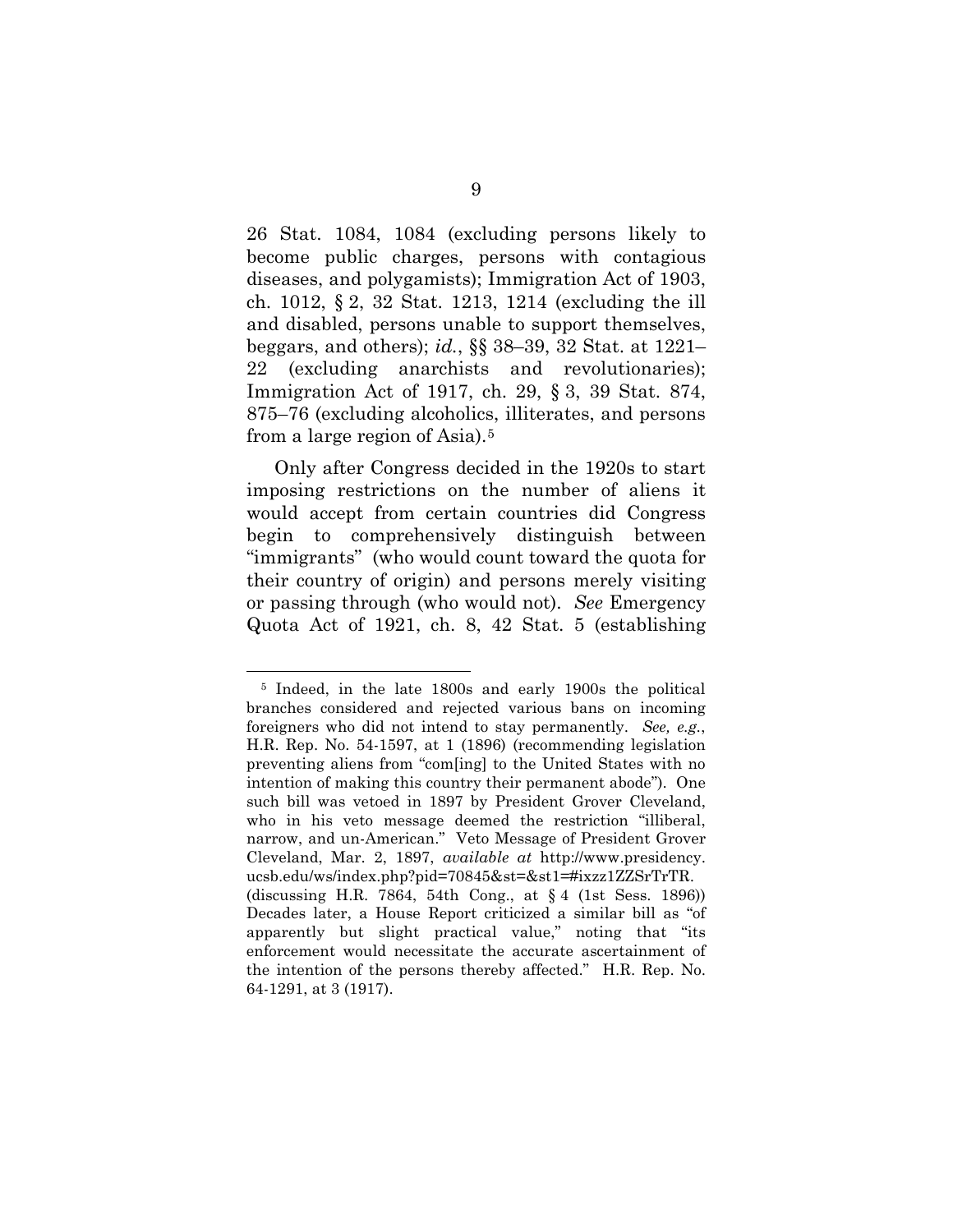quota system). Thus, for example, the Immigration Act of 1924 excluded from "immigrant" status persons coming to this country as government officials, tourists or business visitors, aliens in continuous transit through the country, seamen, and treaty traders. Immigration Act of 1924, ch. 190, § 3, 43 Stat. 153, 154–55.

As this Court recognized, the statutory category of "immigrants" that Congress created included many aliens who would not ordinarily be regarded as "residents" of the United States at all, let alone "permanent" ones. *See Karnuth v. United States,* 279 U.S. 231, 242–43 (1929) ("The term ['immigrant' in the 1924 Act] thus includes every alien coming to this country either to reside permanently or for temporary purposes, unless he can bring himself within one of the [statute's nonimmigrant] exceptions."). Thus, although the term "lawfully admitted for permanent residence" developed as a means of referring to those admitted under "immigrant" status, *see United States ex rel. Stapf v. Corsi*, 287 U.S. 129, 132–33 (1932); *Werblow v. United States*, 134 F.2d 791, 792 (2d Cir. 1943); INA, ch. 477, § 101(a)(20), 66 Stat. at 169, that term plainly included persons who had not designated the United States their indefinite permanent residence.

The INA, which was enacted in 1952 and (as amended) remains the governing statute in the immigration field, followed the same approach of designating as "immigrants" all aliens save those who fall within statutory exceptions. *See* 8 U.S.C.  $§ 1101(a)(15).$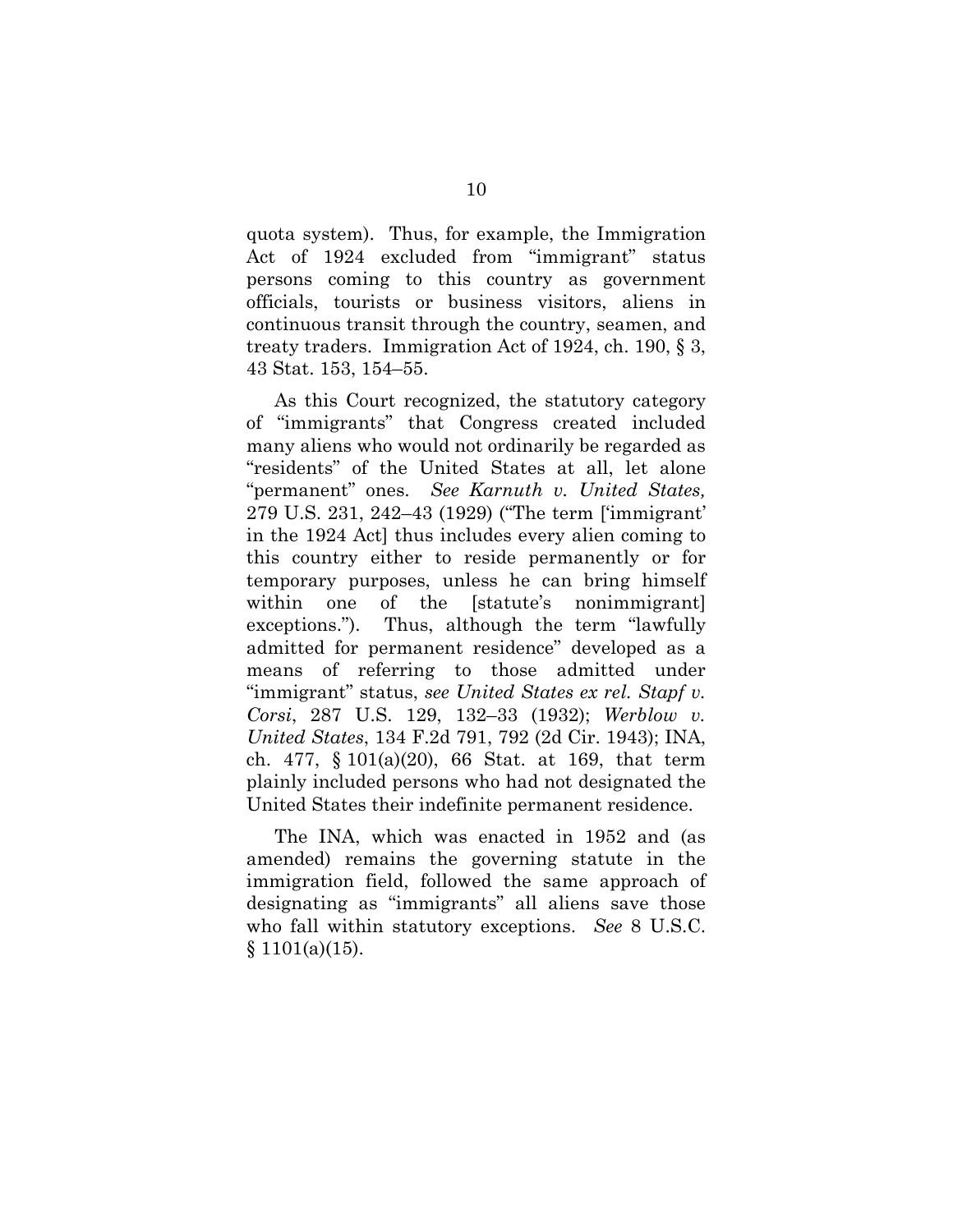## **B. Many "Nonimmigrant" Residents Have Just As Strong A Connection To This Country As Many "Immigrants."**

Since their first enactment, the statutory "nonimmigrant" categories have hypertrophied both in number and in complexity, producing reams of regulations making classifications that have little or nothing to do with how permanently an alien intends to remain in the United States. As a result, a great many people who are permitted by the current immigration scheme to live in this country indefinitely, or for many years, are nevertheless technically categorized as "nonpermanent," and thus come within § 441e's bans on political speech.

In many cases, Congress has decided to permit aliens to live in this country permanently, but has required them to wait for years to obtain technical "immigrant" status due to limitations on the number of permanent visas available. A prime example is the case of persons admitted as refugees or who are granted asylum after their arrival. Such persons are not designated "permanent residents" under the INA and have no guarantee of obtaining that technical status. *See* 8 U.S.C. §§ 1157(a), 1158(c)(2); 8 C.F.R.  $\S$ § 209.1(a) & (b), 209.2. Yet both groups are entitled by law to apply for permanent resident status after having lived here for one year. *See* 8 C.F.R. § 209. Moreover, those who obtain asylum are typically authorized to remain in the United States indefinitely, *see* 8 C.F.R. § 208.14(e); refugees who may also remain in this country indefinitely, perhaps for years, while their applications for permanent residency are pending, *see Romanishyn v.*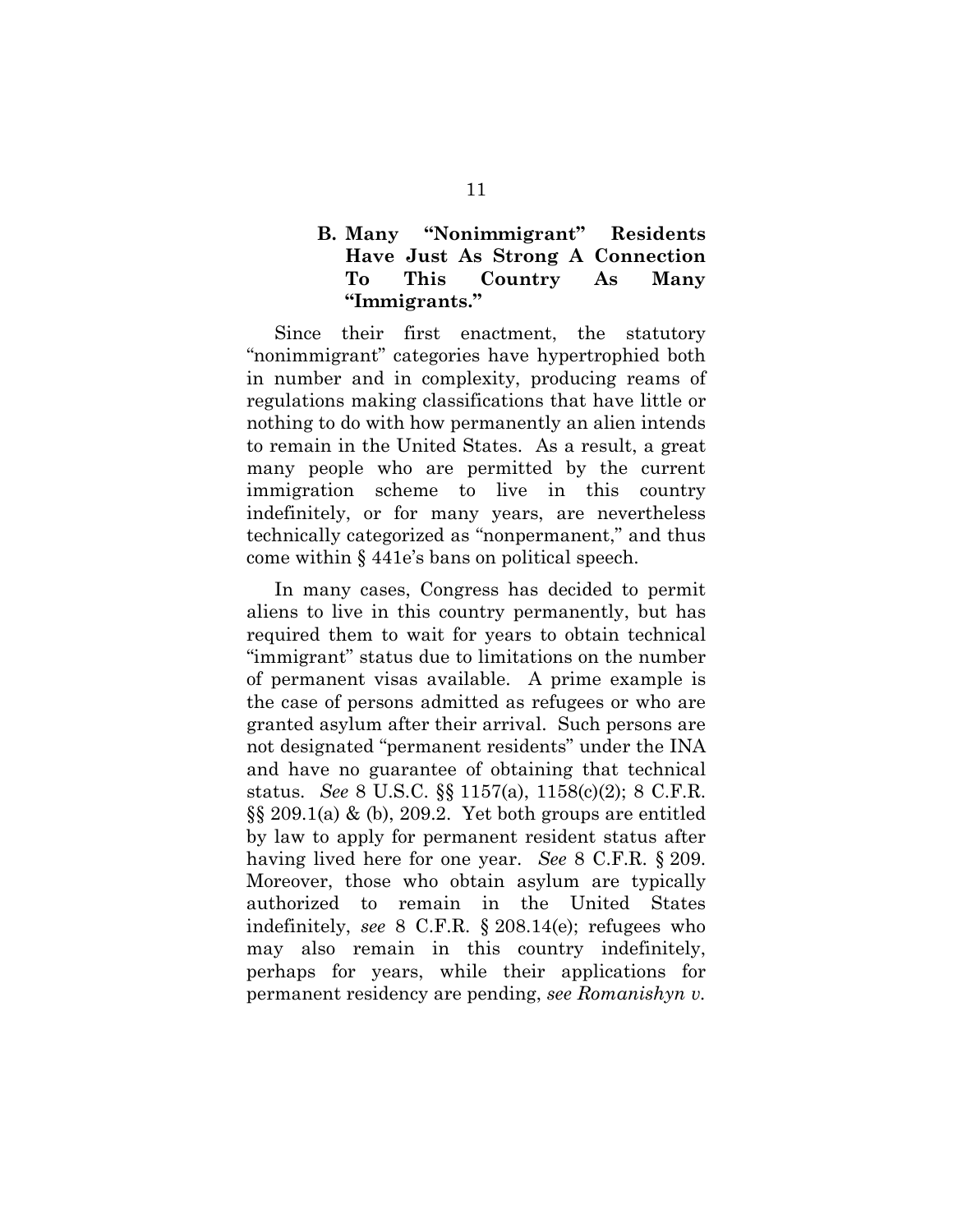*Att'y Gen.*, 455 F.3d 175, 182 (3d Cir. 2006). If a refugee is granted permanent residence, the grant is retroactive to the date of his or her arrival. 8 U.S.C. § 1159(a)(2). Similarly, while non-citizen spouses, fiancé(e)s, and children of citizens or lawful permanent residents are not automatically granted "permanent resident" status, tens of thousands of them are authorized to reside and work in this country indefinitely until an immigrant visa becomes available. *See, e.g.*, 8 U.S.C. § 1101(a)(15)(K), (V); 8 C.F.R.  $\S$  214.2(k)(8), (10)(i), 214.15(g). These groups are not negligible in size: from 2007 through 2010, the President authorized the admission of 310,000 refugees to the United States, $6$  and approximately 40,000 persons were granted asylum.[7](#page-19-1) In the same period, nearly 250,000 people were admitted as spouses or children of U.S. citizens or permanent residents.[8](#page-19-2)

<span id="page-19-0"></span> <sup>6</sup> Presidential Determination No. 2009-32, 74 Fed. Reg. 52,385 (Sept. 30, 2009); Presidential Determination No. 2008- 29, 73 Fed. Reg. 58,865 (Sept. 30, 2008); Presidential Determination No. 2008-1, 72 Fed. Reg. 58,991 (Oct. 2, 2007); Presidential Determination No. 2007-1, 71 Fed. Reg. 64,435 (Oct. 11, 2006).

<span id="page-19-1"></span><sup>7</sup> U.S. Dep't of Justice Exec. Office for Immigration Review, Office of Planning, Analysis & Technology, *Immigration Courts Asylum Statistics*, 2007–2010, *available at* http://www.justice. gov/eoir/efoia/foiafreq.htm (follow links for "FY2010," "FY2009," "FY2008," and "FY2007").

<span id="page-19-2"></span><sup>8</sup> *See* Randall Monger and Megan Mathews, *Annual Flow Report: Nonimmigrant Admissions to the United States: 2010* ("2010 Flow Report"), p. 5 Table 3, http://www.dhs.gov/xlibrary/ assets/statistics/publications/ni\_fr\_2010.pdf; Randall Monger and Macreadie Barr, *Annual Flow Report: Nonimmigrant Admissions to the United States: 2009* ("2009 Flow Report"), p.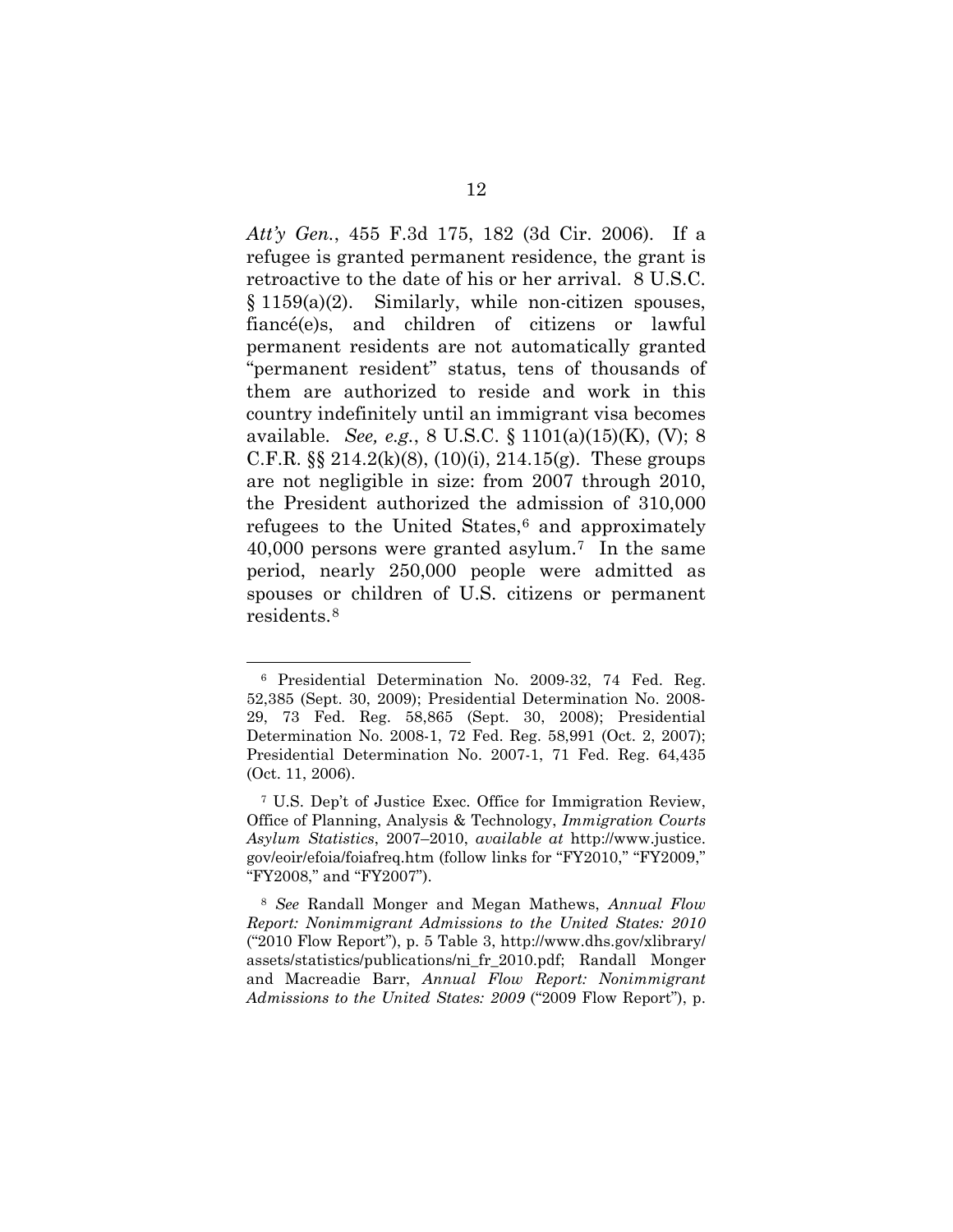The legal status of these persons is purely a matter of administrative classification, and bears no relation to their actual intention or likelihood to make this country their permanent home. The district court's suggestion that such people are mere "temporary visitors" with only a "short-term interest in the national community," whose speech may be restricted by Congress in the interest of "minimizing *foreign* ... influence," J.S. App. 19a, thus is inconsistent with reality. That is particularly true with respect to refugees: such individuals must show that they are "unable or unwilling to return to, and . . . unable or unwilling to avail [themselves] of the protection of, [their home] countr[ies] because of persecution or a well-founded fear of persecution." 8 U.S.C.  $\S 1101(a)(42)$ . The notion that those who come to the United States for the express purpose of escaping persecution by their own government are likely to then support some "foreign" interest presumably that of their persecutor—in U.S. elections is nothing short of absurd. Even if it could be assumed that refugees may seek to influence U.S. elections to help their former countrymen escape the same persecution, speech aimed at encouraging the United States to help end persecution by foreign governments is hardly the kind of "foreign influence" the government might have a compelling interest in suppressing.

Other immigration categories reflect the same congressional intent to ultimately permit nonimmigrants to live in the United States on a

<sup>3</sup> Table 1, http://www.dhs.gov/xlibrary/assets/statistics/ publications/ni\_fr\_2009.pdf.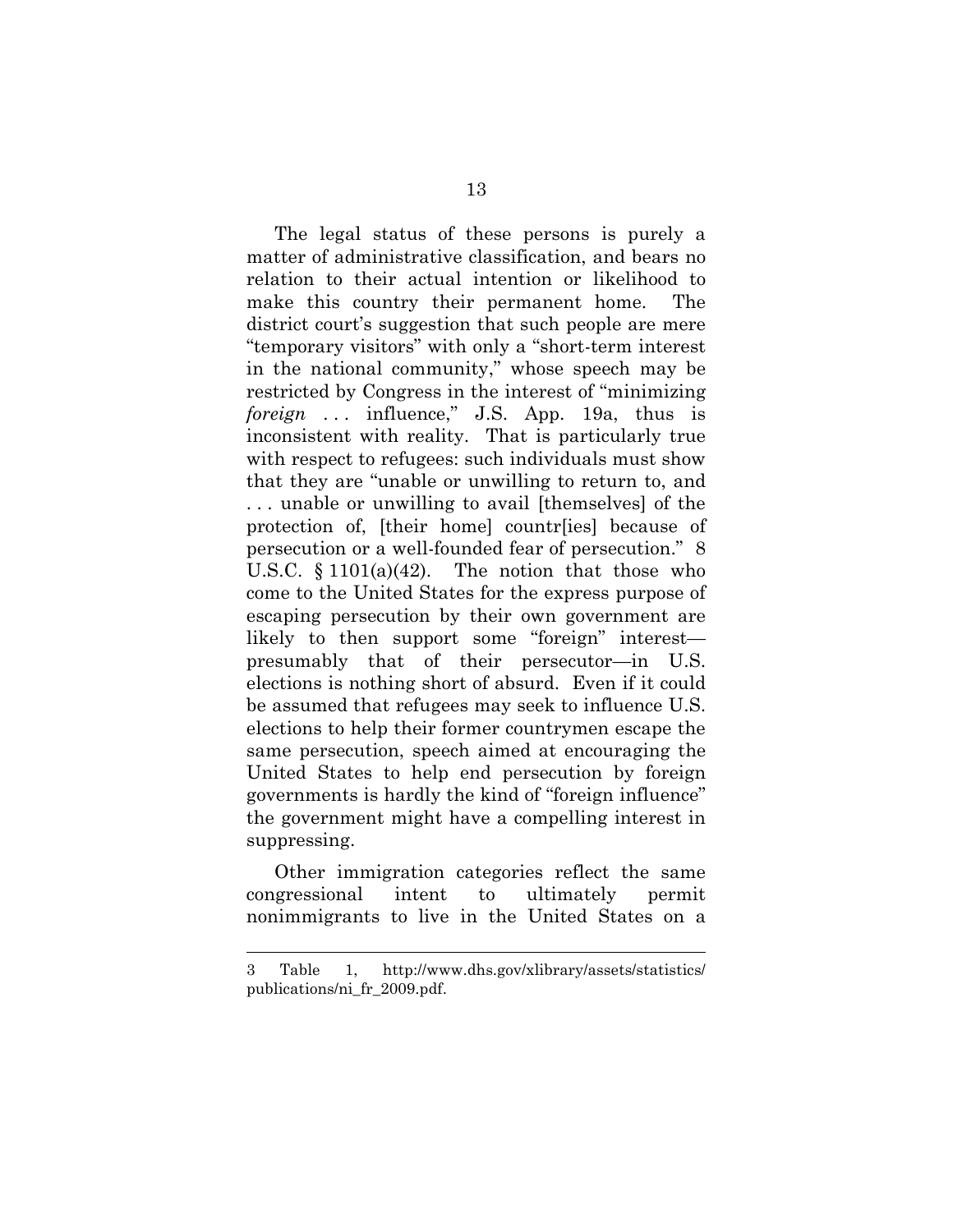permanent basis. Many immigration regulations permit a foreign citizen to have a "dual intent" entering the country as a nonimmigrant, but simultaneously applying for permanent residence while residing here in that "temporary" status. *See, e.g.*, 8 C.F.R. § 214.2(e)(5), (h)(16)(i), (l)(16), (o)(13),  $(p)(15)$ , and  $(r)(15)$ . These individuals (and their families) are authorized to live and work in the United States, often for years at a time with indefinite renewals, and may—with the government's blessing—attempt to become permanent residents while they do so. *See, e.g.*, 8 C.F.R.  $\S\S 214.2(e)(19)(i) - (ii)$ , (20)(iii), 214.6(h)(iv), 216.6(e). Many of these "nonpermanent" residents therefore come to this country hoping and planning to stay for the rest of their lives, as a practical matter residing here every bit as permanently as those designated "permanent residents" and ultimately making a seamless transition to formal permanent resident status. The district court's conclusion that speech by such persons somehow poses the threat of "foreign influence," in a way that the speech of nominally "permanent residents" does not, cries out for this Court's correction.

Other immigration provisions contemplate that foreign citizens may establish a permanent home in this country through a series of legal "temporary" stays, interrupted every five to seven years by oneyear sojourns abroad. *See, e.g.*, 8 C.F.R.  $\S 214.2(h)(13)(iii)(A), (l)(12)(i), (r)(1), (r)(5)-(6).$ Again, individuals repeatedly admitted on this "temporary" basis will often develop vastly stronger connections with the United States than with any foreign nation. Under the district court's reasoning,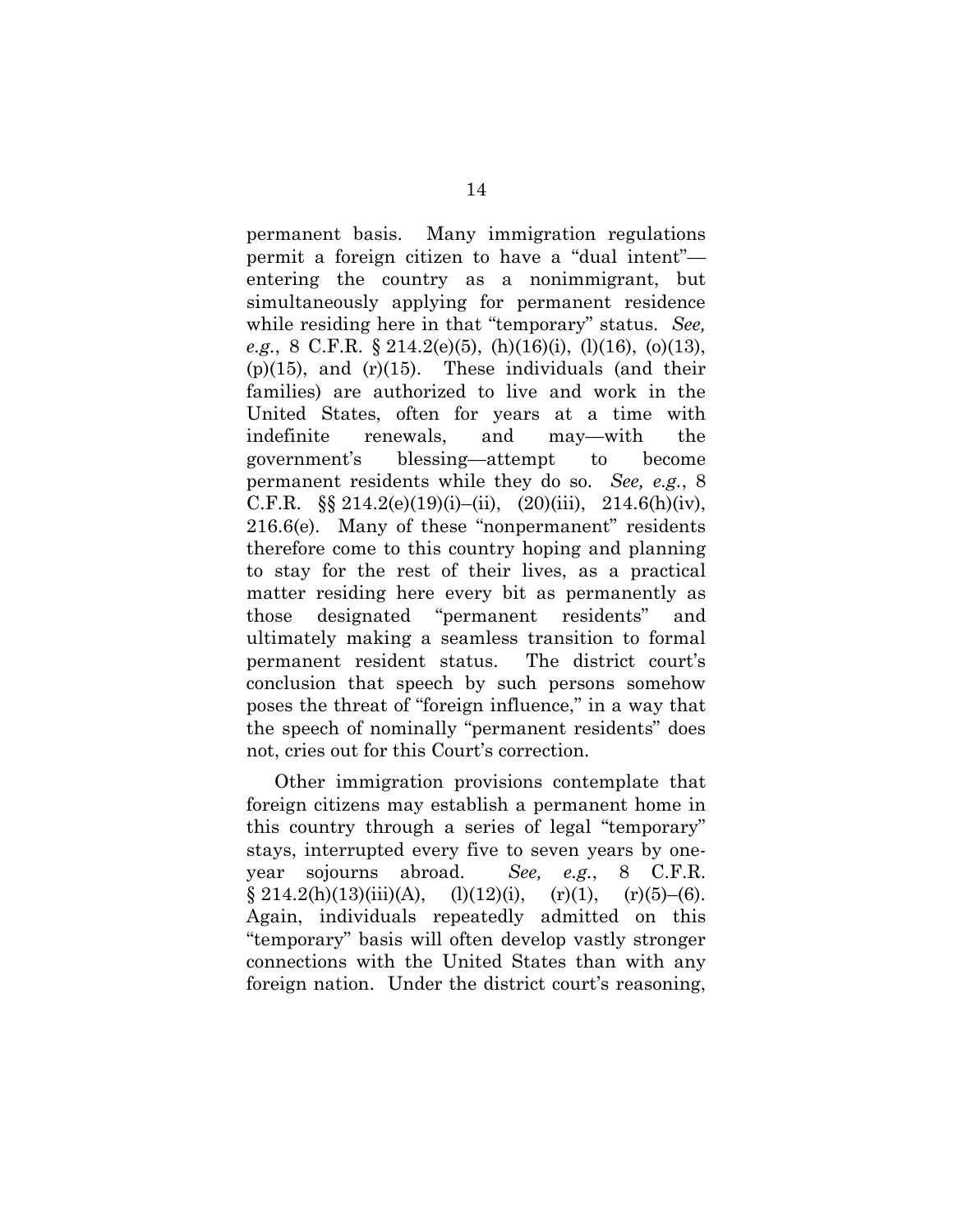these individuals, whose permanent homes are in the United States and who have lived here and plan on remaining here for the majority of their lives, "by definition have only a short-term interest in the national community" such that there is a compelling government interest in criminally punishing them for engaging in political speech. Pl's. App. 19a.This is unsupportable.

Millions of other foreign citizens come to the United States on long-term "nonimmigrant" visas that permit them to remain in this country for years at a time, under circumstances that provide no basis for suspicion of their intentions in seeking to exercise First Amendment rights. *See, e.g.*, 8 C.F.R.  $\S\S 214.2(h)(13)(iii)(A)$  (persons in "specialty occupations"), (o)(10) (persons with "extraordinary abilities"), (p)(12) (athletes),  $(r)(1)$ ,  $(r)(5)$ – $(6)$ (religious workers), 214.6 (citizens of NAFTA countries). For example, from 2007–2010, nearly one million persons from NAFTA countries were admitted in multi-year and often infinitely renewable network statuses. *See* 2009 Flow Report at 4, Table 2; 2010 Flow Report at 5, Table 3. These individuals are authorized to live here and work here, and to bring their families with them while they do so. *See* 8 C.F.R. § 214.6.

Far from the mere "temporary visitors" the district court dismissed them as, "nonpermanent" resident aliens thus live and work side by side with American citizens; they buy or rent houses; they pay taxes; they send their children to school and extracurricular programs; and they participate in neighborhood or community organizations—in short, they do all of the ordinary things a member of our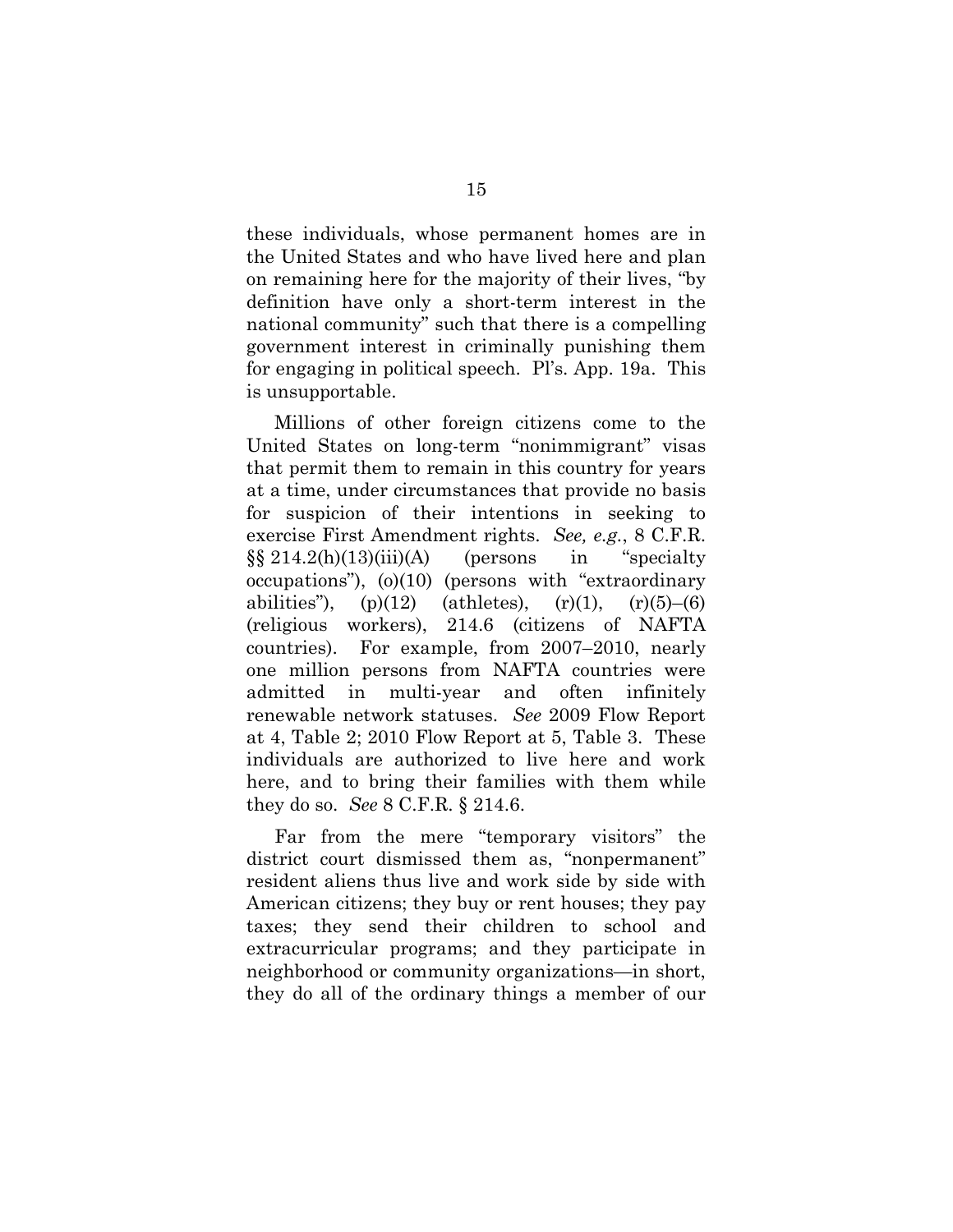national community does.[9](#page-23-0) Conversely, foreign nationals with "immigrant" status are not necessarily any more "permanent"—such individuals remain citizens of foreign countries and typically remain free to return home to those countries, and they can and often do forfeit or relinquish their immigrant status. *See, e.g.*, 8 U.S.C. § 1227(a)(2) (providing for deportation of foreign nationals, including permanent residents, who commit certain crimes); 8 C.F.R. § 299.1 (providing form for voluntary abandonment of permanent residence); *Katebi v. Ashcroft*, 396 F.3d 463, 466 (1st Cir. 2005) (immigrant who travels abroad without intention to return to United States "as soon as practicable" abandons permanent residence).<sup>[10](#page-23-1)</sup> Thus, just as very little prevents many "nonpermanent" residents from effectively making the United States their home, nothing prevents "permanent" residents from maintaining significant ties to their home countries.

Although the district court emphasized that "permanent" residents "may . . . serve in the United

<span id="page-23-0"></span> <sup>9</sup> And of course, "nonpermanent" resident aliens experience various major life events in the United States such as changing jobs and getting married. Some of these events, for example, marriage to a U.S. citizen, or working for a U.S. employer who petitions on their behalf, may lead to permanent residence. *See, e.g.*, 8 U.S.C. § 1203(b); 8 C.F.R. § 204.2(a).

<span id="page-23-1"></span><sup>10</sup> Indeed, the class of "permanent residents" includes such persons as the children of high-ranking foreign diplomatic officials born in the United States—including the offspring of representatives of regimes that are decidedly not our allies. 8 C.F.R. § 101.3. Needless to say, political speech by such persons—which is permitted by § 441e—brings to bear an obvious "foreign influence."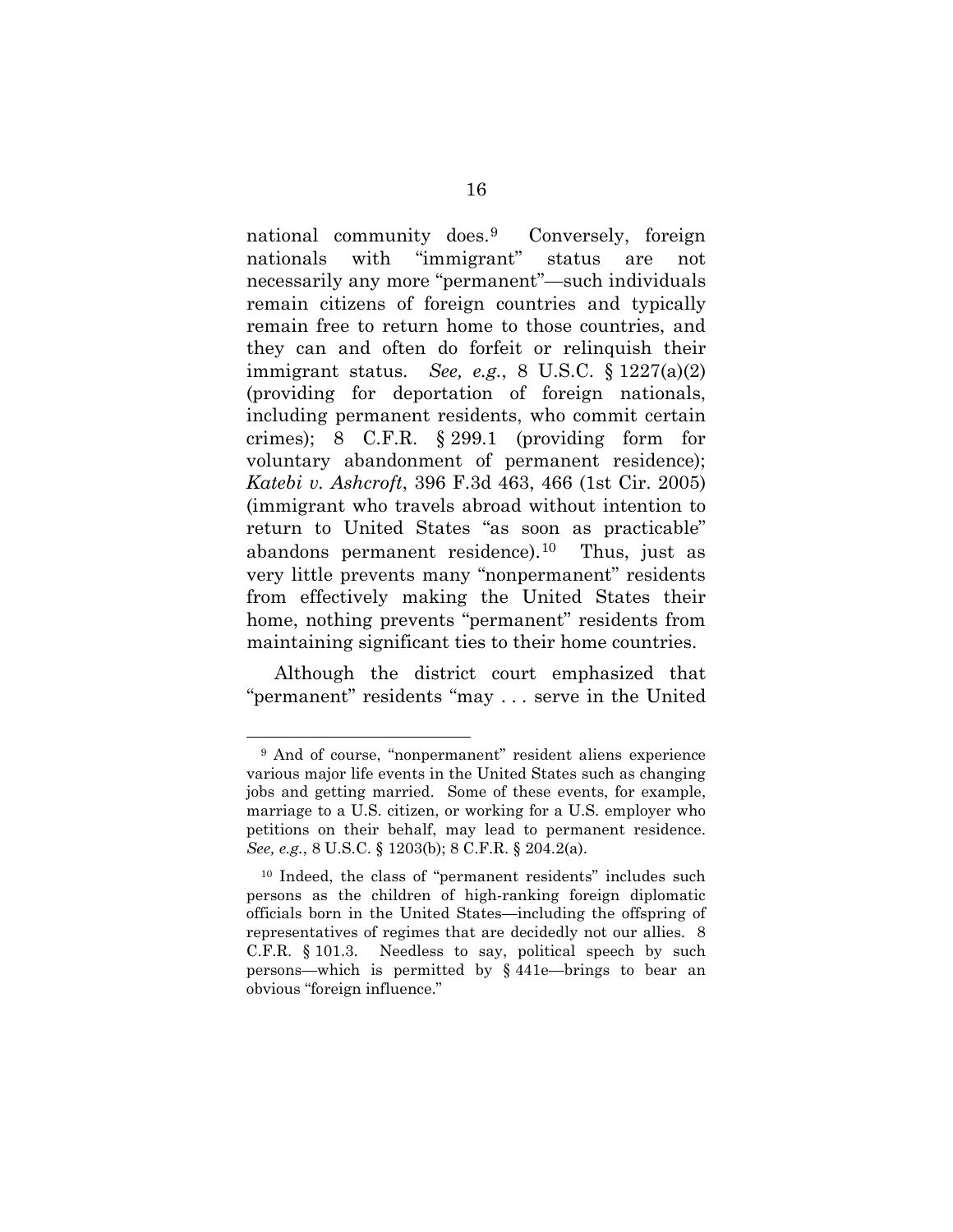States military," J.S. App. 19a, that distinction adds little to the analysis because it is grounded in the same statutory distinction between "immigrants" and "nonimmigrants." In any event, of the estimated 12.5 million permanent resident aliens in the United States,<sup>[11](#page-24-0)</sup> only 35,000—far less than one percent—are serving in the active military,  $12$  and the district court offered no explanation of how mere statutory *eligibility* for service might somehow lessen the "foreign" nature of the speech of aliens who do not choose to serve.[13](#page-24-2)

<span id="page-24-0"></span> <sup>11</sup> Nancy Rytina, *Population Estimates: Estimates of the Legal Permanent Resident Population in 2009*, *available at* http://www.aila.org/content/default.aspx?docid=33709.

<span id="page-24-1"></span><sup>12</sup> Anita U. Hattiangadi, *et al*., *Non-Citizens in Today's Military*, http://www.cna.org/centers/marine-corps/selectedstudies/non-citizens-brief (last visited Oct. 2, 2011). Although these numbers do not include permanent residents who are *former* service members, the yearly number of persons accepted for permanent residency also vastly outstrips the yearly number of enlistments by permanent-resident aliens. *Compare*  Randall Monger & James Yankay, *U.S. Legal Permanent Residents: 2010*, p. 1, *available at* http://www.dhs.gov/xlibrary/ assets/statistics/publications/lpr\_fr\_2010.pdf (more than 1 million people became permanent residents in 2010), *with*  United States Dep't of Defense, *Military Accessions Vital to Nat'l Interest Recruitment Pilot*, *available at* [http://www.](http://www.defense.gov/news/mavni-fact-sheet.pdf) [defense.gov/news/mavni-fact-sheet.pdf](http://www.defense.gov/news/mavni-fact-sheet.pdf) (8000 yearly enlistments by permanent residents).

<span id="page-24-2"></span><sup>13</sup> Nor is it true that nonimmigrants are categorically ineligible for military service. Otherwise-ineligible persons may be permitted to enlist "vital to the national interest," 10 U.S.C. § 504(b)(2) and in recent years many nonimmigrants have enlisted under that provision. *See* Margaret D. Stock, *Ten Things That Immigration Lawyers Should Know About the Army's New Non-Citizens Recruiting Program*, 14-6 Bender's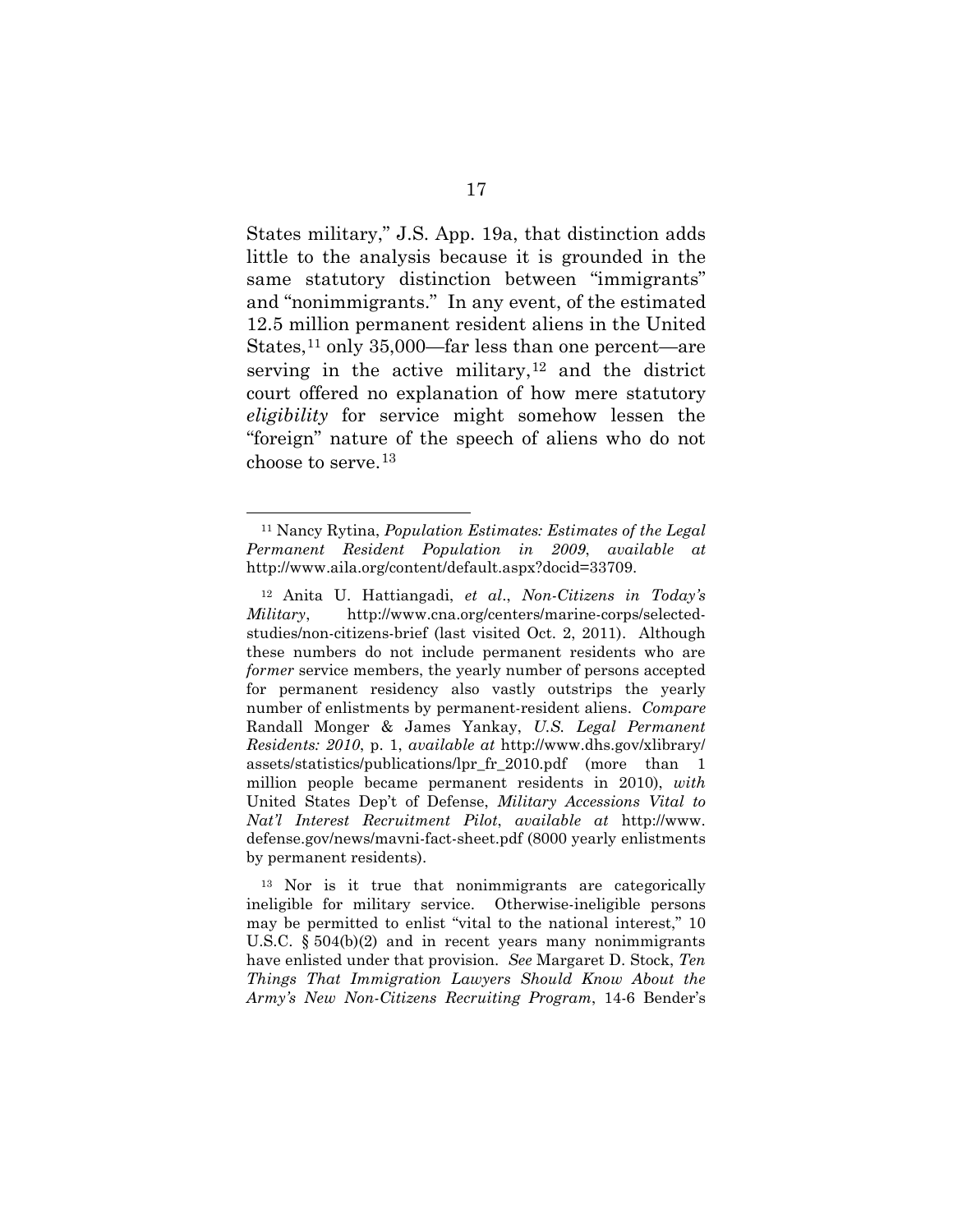## **II. THE DISTRICT COURT FAILED TO APPLY THE NARROW TAILORING ANALYSIS REQUIRED UNDER STRICT SCRUTINY, AND FAILED TO RECOGNIZE THAT § 441E IS NOT NARROWLY TAILORED.**

The district court did not so much as acknowledge the highly relevant facts just described. In fact, the court engaged in very little inquiry at all into the characteristics of "nonimmigrant" residents such as Appellants, before categorizing them as "temporary visitors" who present such a risk of "foreign influence" that the government may criminally punish their political speech. J.S. App. 19a–20a. In so doing, the district court not only failed to apply in fact the strict scrutiny analysis that it acknowledged in theory, but also reached the wrong constitutional conclusion regarding the threatening nature of political speech by the thousands of "nonimmigrant" foreign citizens who make this country their home.

## **A. The District Court at Best Subjected § 441e to a "Close Fit" Requirement, Not Narrow Tailoring.**

Under strict scrutiny, "government must curtail speech only to the degree necessary to meet the particular problem at hand, and must avoid infringing on speech that does not pose the danger that has prompted regulation." *FEC v. Mass. Citizens for Life, Inc.*, 479 U.S. 238, 265 (1986)

Immigr. Bull. 1 (Mar. 15, 2009), *available at*  http://www.entrylaw.com/images/stock\_mavni\_2-22-09.pdf. Nonimmigrants eligible for military service have included doctors in the United States on a J-1 visa, such as Appellant Steiman here. Stock, *supra*, p. 4.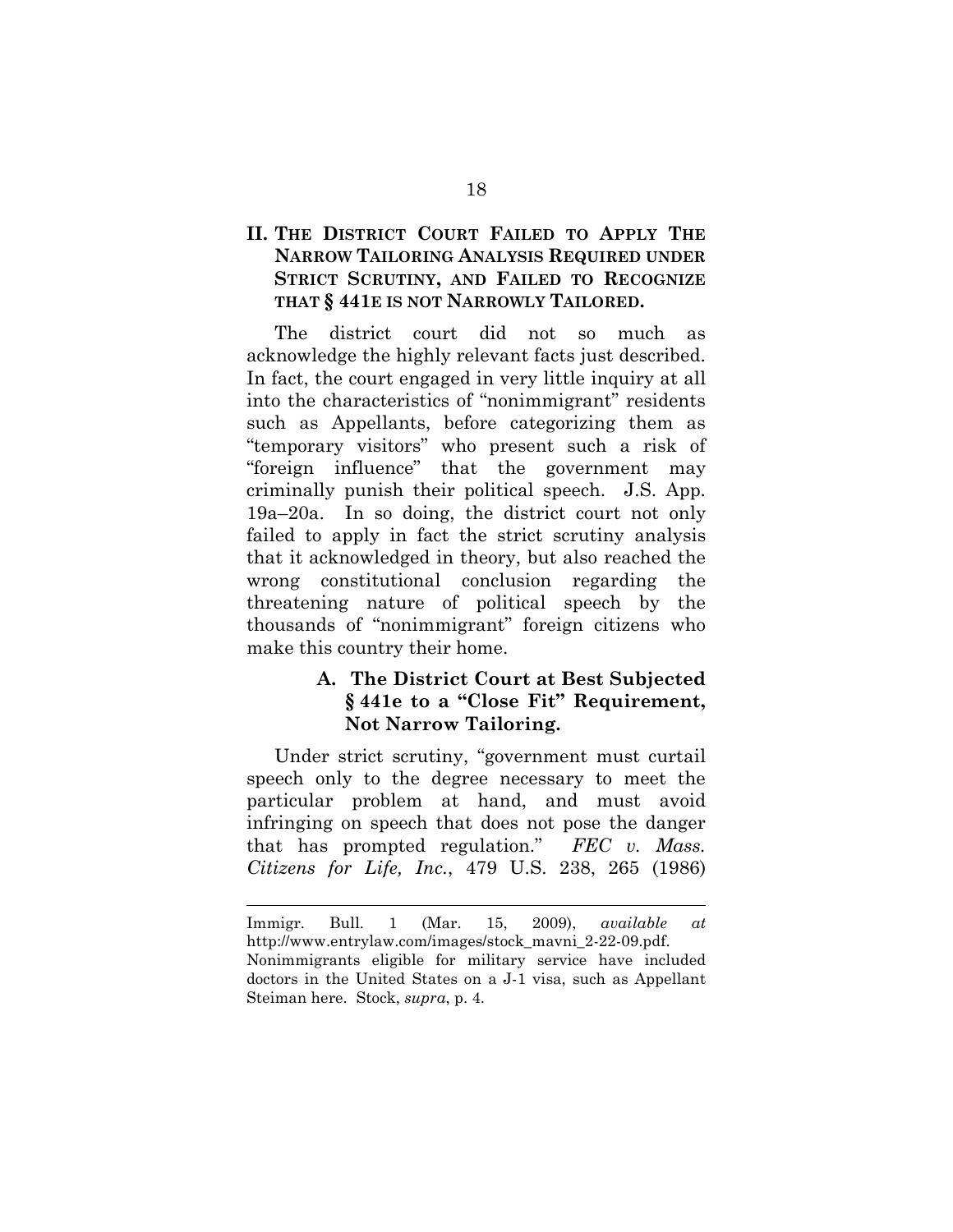("*MCFL*"). "If a less restrictive alternative would serve the Government's purpose, the legislature must use that alternative." *United States v. Playboy Entm't Grp., Inc.*, 529 U.S. 803, 813 (2000). Indeed, "there must be some basis in the record, in legislative findings or otherwise, establishing the law enacted as the least restrictive means." *Denver Area Educ. Telecommc'ns Consortium, Inc. v. FCC*, 518 U.S. 727, 807 (1996) (plurality opinion). Accordingly, under strict scrutiny this Court has consistently held that even if many or most applications of a speech restriction arguably are justified by a compelling government interest, the First Amendment still prohibits its enforcement in the those applications that are not. *MCFL*, 479 U.S. at 264; *cf. Citizens United*, 130 S. Ct. at 911.

By contrast, when government regulates lessprotected forms of speech, such as commercial speech, the Court has made it clear that the restriction "need only be tailored in a reasonable manner to serve a substantial state interest." *Edenfield v. Fane*, 507 U.S. 761, 767 (1993). As the Court observed in *Board of Trustees of State University of New York v. Fox*, regulations rarely if ever fail this intermediate level of scrutiny if they go "only marginally beyond what would adequately have served the government interest. To the contrary, almost all of the restrictions [struck down under this standard] have been substantially excessive, disregarding far less restrictive and more precise means." 492 U.S. 469, 479 (1989) (internal quotation marks omitted). Thus, under this lower level of scrutiny the Court has upheld speech restrictions notwithstanding arguments that the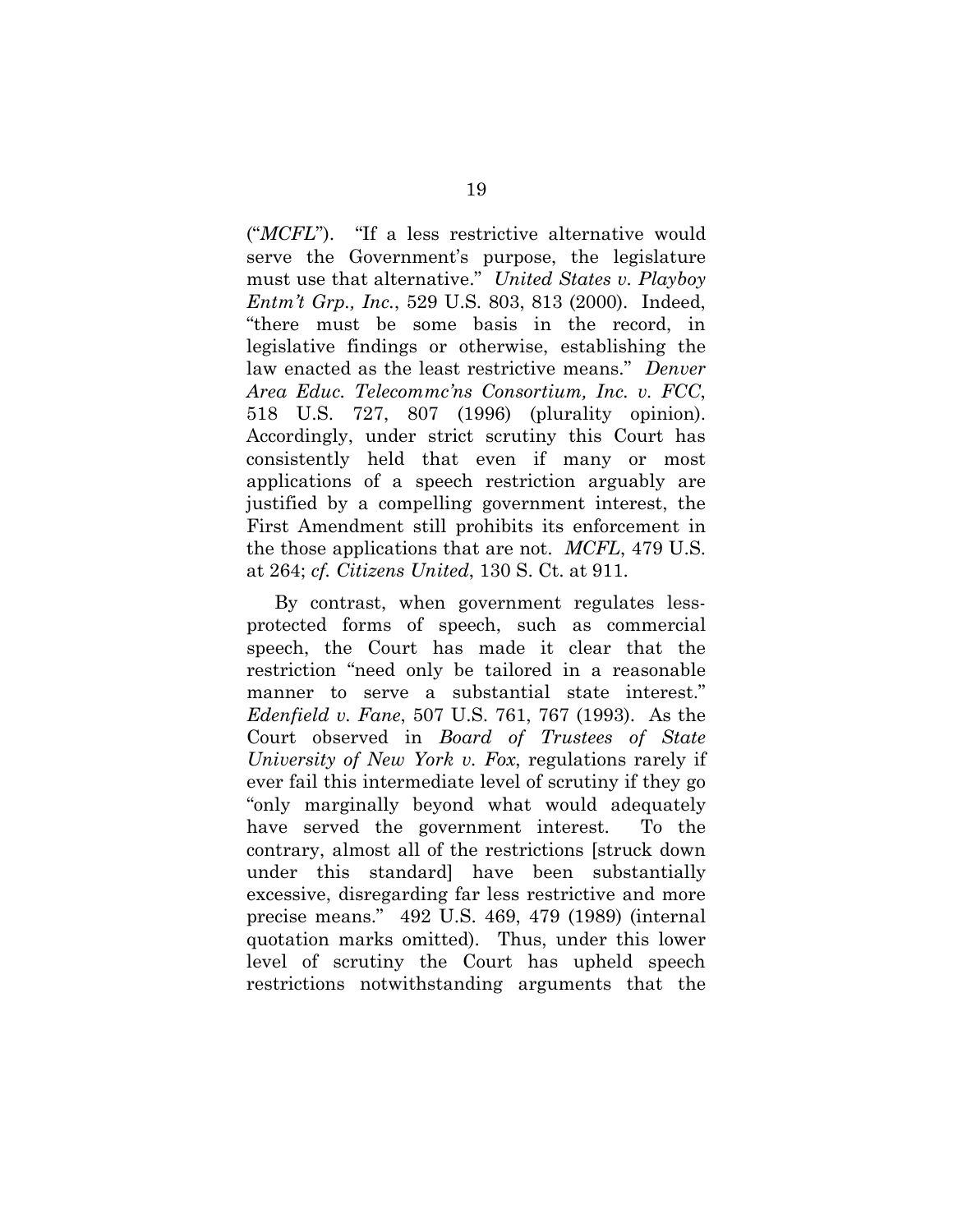restrictions were considerably more over- or underinclusive than would be permissible under strict scrutiny. *E.g., Florida Bar v. Went for It, Inc.*, 515 U.S. 618, 632-33 (1995) (interest in privacy and reputation of the legal profession warranted regulation of direct-mail solicitations by lawyers following injury or death; state was not required to regulate only mail to persons who were most likely to be disturbed because they suffered more serious injuries); *Posadas de P.R. Assocs. v. Tourism Co. of P.R.*, 478 U.S. 328, 342-43 (1986) (interest in "reducing demand for games of chance" justified restrictions on casino advertising, despite lack of similar restrictions on advertising for other forms of gambling). $^{14}$  $^{14}$  $^{14}$ 

Although the district court stated that it was applying strict scrutiny, J.S. App. 8a–9a, in reality it at best applied this second, more relaxed, form of scrutiny. Having found a compelling government interest in "preventing foreign influence over the U.S. political process," J.S. App. 13a, the district court then concluded with little analysis that the INA's distinction between "permanent residents" and other foreign citizens exactly coincides with the dividing line as to whose speech is sufficiently "foreign" to be prohibited. Citing no evidence other than "permanent" residents' eligibility for military service, the district court found them to be "more

<span id="page-27-0"></span> <sup>14</sup> Even under intermediate scrutiny, the Court has often struck down laws as simply prohibiting too much speech. *E.g., Lorillard Tobacco Co. v. Reilly*, 533 U.S. 525, 561-67 (2001). As is explained in the Jurisdictional Statement, § 441e cannot properly survive even the intermediate scrutiny that the district court (on a generous reading) applied.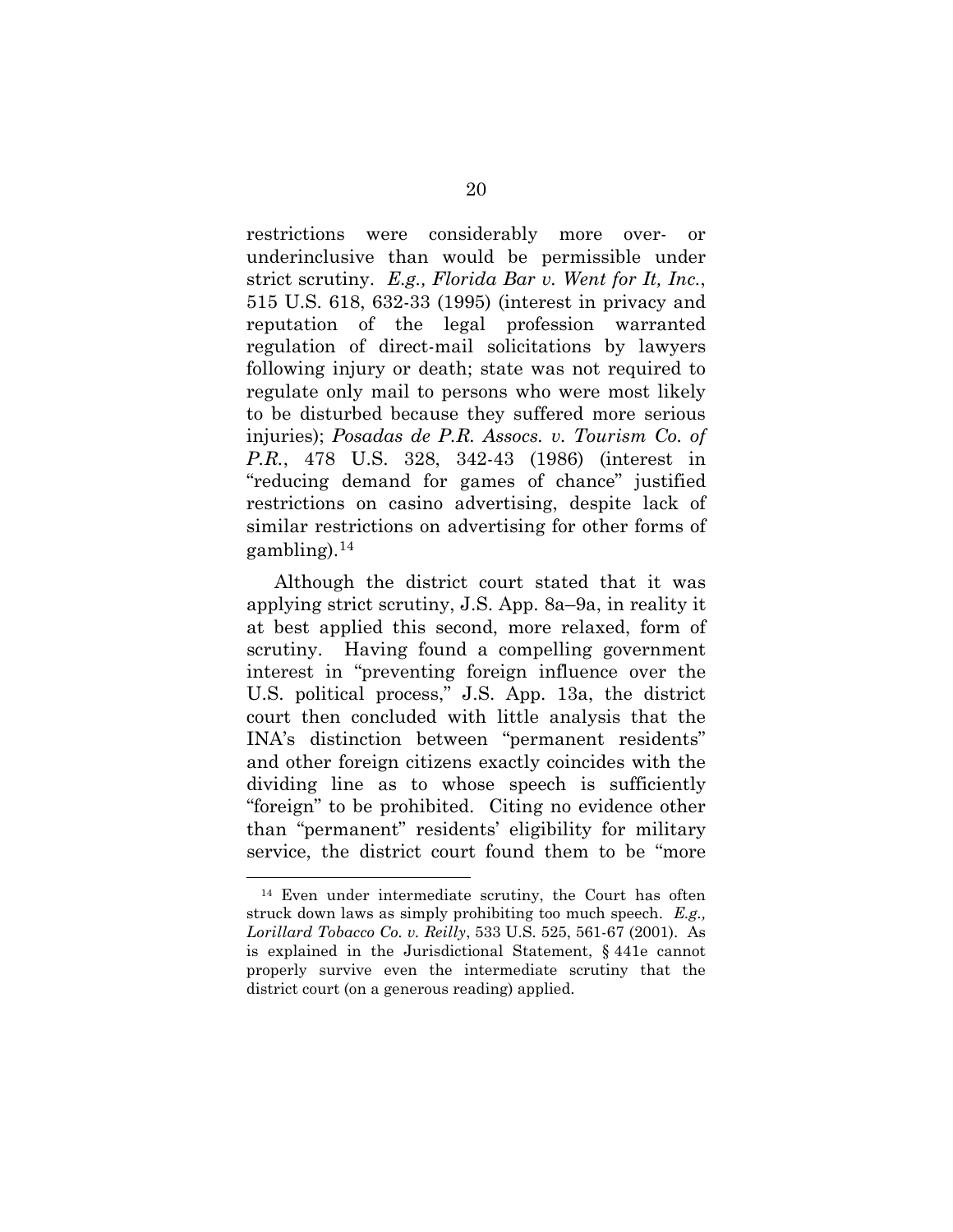similar to citizens than they are to temporary visitors." J.S. App. 19a. Concomitantly, the district court categorized "nonimmigrant" residents as "temporary visitors" without any inquiry into the actual terms on which such persons are permitted to reside in this country, and without any explanation of how that label could be used to describe the many "nonimmigrants" lawfully living in this country for years. J.S. App. 19a.Indeed, notwithstanding the narrow tailoring that strict scrutiny plainly requires, the district court went so far as to say that "Congress may proceed piecemeal in an area such as this." J.S. App. 20a.

Thus, based on little more than the actual words of the statute, the district court simply accepted that the INA's categorization is in some rough sense a sufficient approximation of the class of non-citizens whose political speech involves so much "foreign influence" that the government may prohibit it. This might—barely—suffice under a relaxed form of intermediate scrutiny. It clearly does not comport with the narrow-tailoring analysis required by this Court's strict scrutiny precedents. This alone requires reversal.

## **B. Section 441e Is Not Narrowly Tailored to Target Only and All Speech With Foreign Influence.**

Had the district court properly applied a strict scrutiny analysis, it could not have reached the result that it did. This case is markedly similar to *MCFL*, in which this Court considered a restriction on corporate political speech that purportedly was justified by "Congress' concern that organizations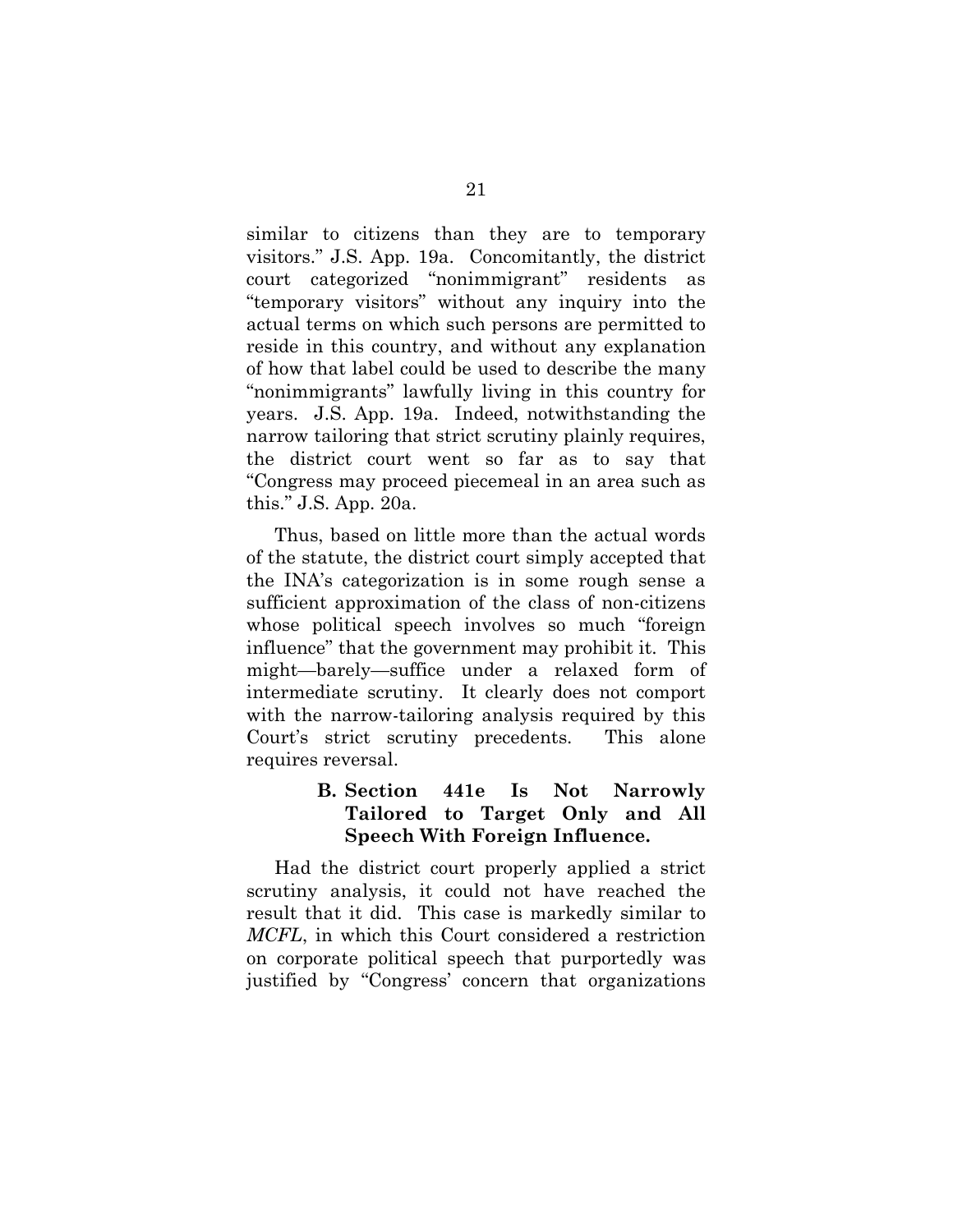that amass great wealth in the economic marketplace not gain unfair advantage in the political marketplace." 479 U.S. at 263. Applying strict scrutiny, the Court concluded that it need not decide "whether that concern is adequate to support application of [the speech restriction] to commercial enterprises," because it unquestionably did *not* support regulation of the respondent in that case—a non-profit advocacy corporation with no shareholders, which did not take donations from business corporations or labor unions. *Id.*; *see also Citizens United*, 130 S. Ct. at 911 ((finding corporate speech restrictions unjustified by "shareholderprotection interest" because, *inter alia*, "the statute is overinclusive because it covers all corporations, including nonprofit corporations and for-profit corporations with only single shareholders").[15](#page-29-0)

Much like in *MCFL*, the Court need not decide whether the government interest in "preventing foreign influence" that might justify *some* applications of § 441e; for example, the Court need not decide whether the statute might constitutionally be applied to the broad class of nonimmigrant foreign citizens who come to this country on truly short-term visits and retain homes elsewhere. The question before this Court, and the question the district court answered neither sufficiently nor correctly, is whether Congress swept too broadly when it included within its restrictions individuals like Appellants, who actually reside here

<span id="page-29-0"></span> <sup>15</sup> The Court later rejected in *Citizens United* the argument that the interest at stake in *MCFL* was a compelling one.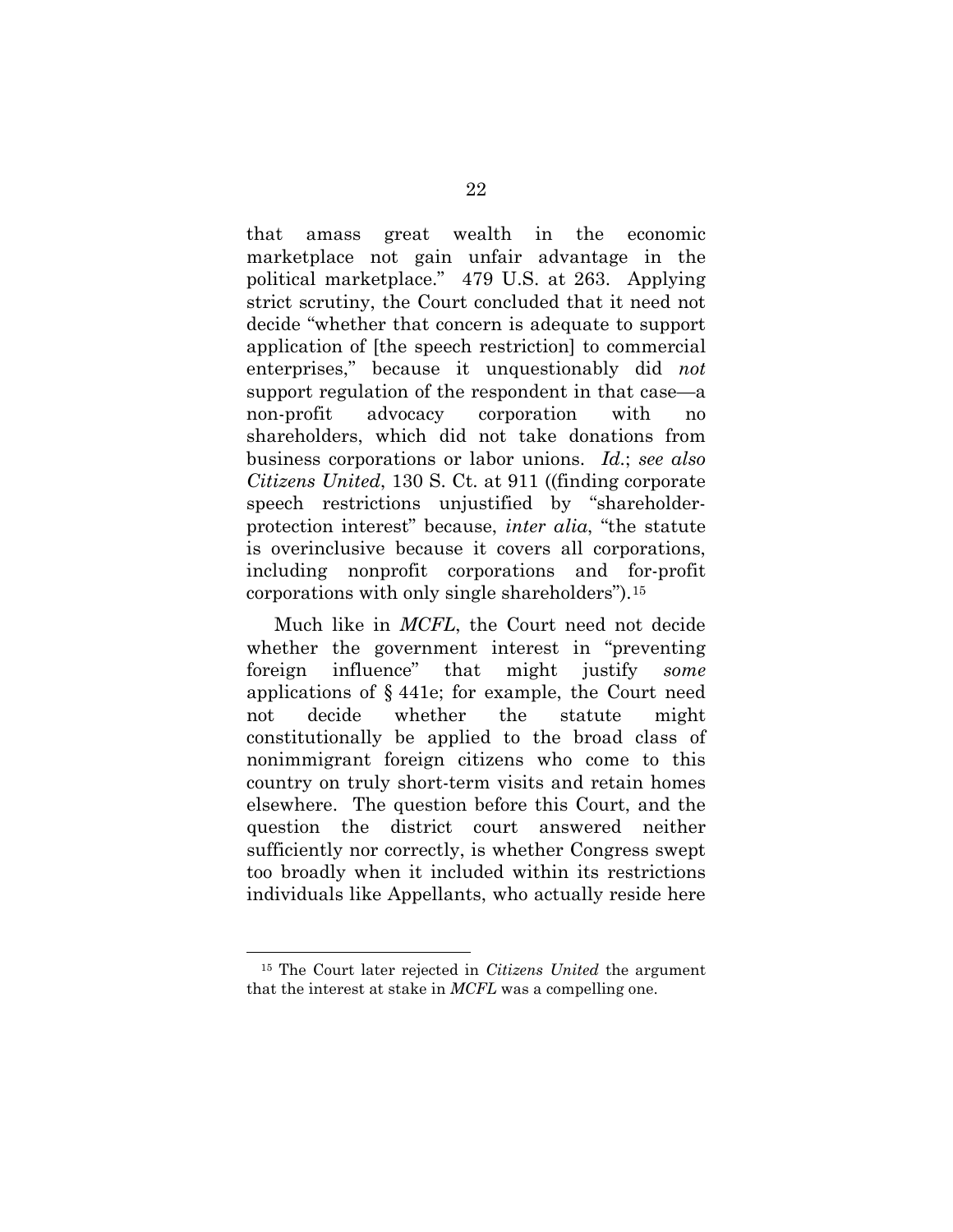and have deeper attachments to this country than most "nonimmigrants," Plainly, it did.

There is no persuasive evidence that foreign citizens who are approved to reside in the United States, oftentimes indefinitely, present any greater danger of imposing "foreign influence" than do the "permanent resident" aliens whose speech the district court (rightly) suggested cannot be restricted. While the Court need not chart the precise outer boundaries of the class of foreign citizens whose political speech may not constitutionally be curtailed while they are in the United States, it should affirm that, at a minimum, the government has no compelling government interest (or even an important one) in prohibiting speech by persons who have lawfully established their primary, full-time residence here.[16](#page-30-0)

Moreover, because a great number of "nonimmigrant" residents pose no greater threat of "foreign influence" than do many "permanent resident" aliens, *see supra*, Part I.B, § 441e's express exemption for the latter group confirms that there can be no genuine compelling interest in prohibiting speech by the former. "[A] law cannot be regarded as protecting an interest of the highest order . . . when it leaves appreciable damage to that supposedly vital interest unprohibited." *Church of the Lukumi Babalu Aye, Inc. v. City of Hialeah*, 508 U.S. 520, 547 (1993) (internal quotation marks omitted).

<span id="page-30-0"></span> <sup>16</sup> This case also does not present the necessity of precisely defining "residency" for First Amendment purposes, since whatever the exact definition may be, plaintiffs here obviously satisfy it, having both lived here for lengthy periods. *See* J.S. 5.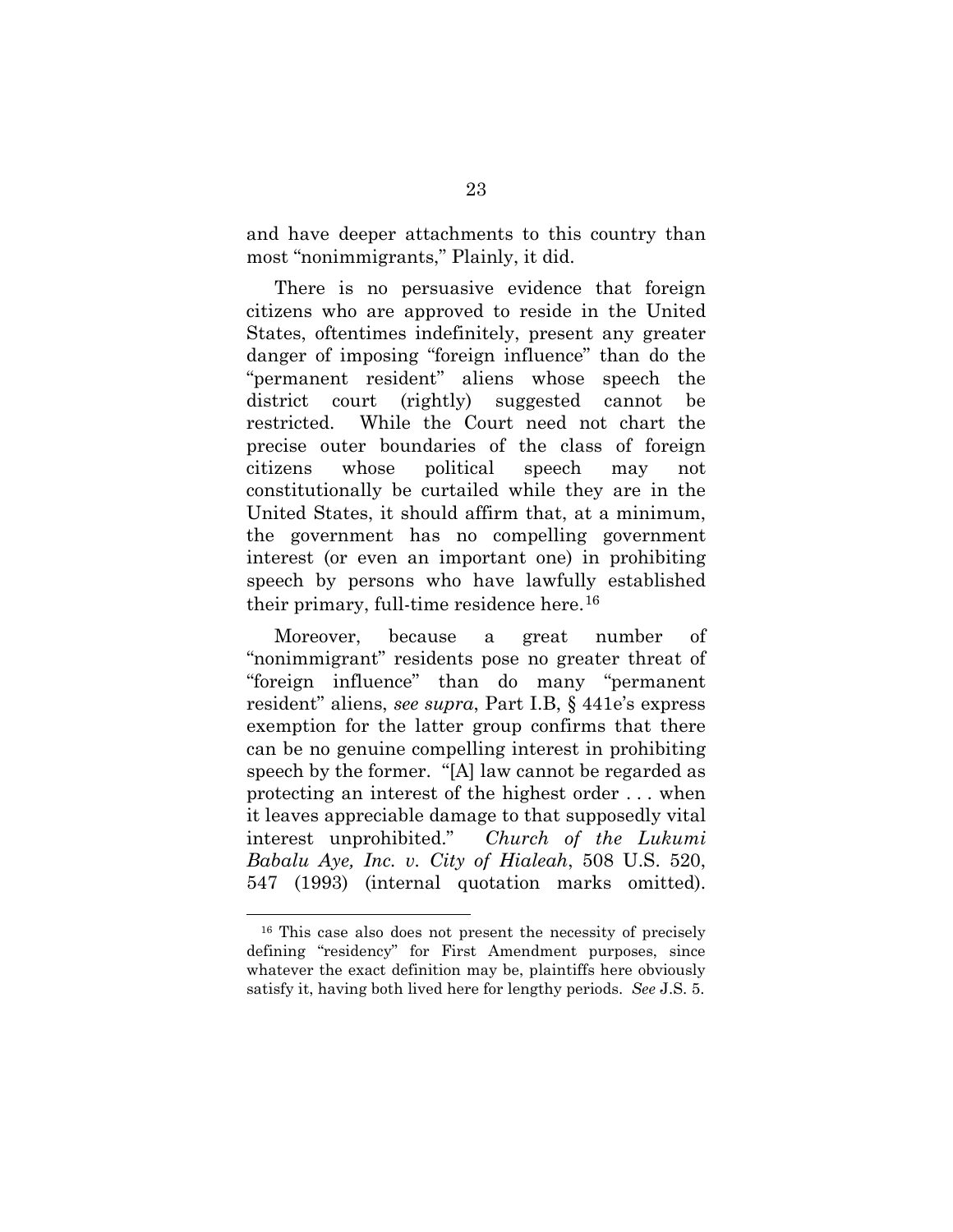Under any level of review, this Court has long rejected the notion that a proffered government interest can justify a speech restriction if other speech—or even non-speech matters—implicating the same interest are left unregulated. *See City of Cincinnati v. Discovery Network, Inc.*, 507 U.S. 410, 424-25 (1993) (ban on newsrack distribution of commercial publications not justified by interest in aesthetics, where unregulated newspapers implicated the same interest); *Simon & Schuster, Inc. v. Members of N.Y. State Crime Victims Bd*., 502 U.S. 105, 119–20 (1991) (internal quotation marks omitted) (rejecting justification of "ensuring that criminals do not profit from storytelling about their crimes before their victims have a meaningful opportunity to be compensated for their injuries," where the government had not justified "a distinction between this expressive activity and any other activity in connection with its interest in transferring the fruits of crime from criminals to their victims"); *Carey v. Brown*, 447 U.S. 455, 464-65 (1980) ("State's interest in residential privacy" could not justify ban on residential picketing that exempted labor picketing).

If the district court's judgment is allowed to stand, Congress will have the power to eliminate crucial Amendment rights—and, quite possibly, other constitutional rights—of persons who have made their lives in the United States by the simple expedient of passing a statute labeling such persons "nonpermanent" residents. To treat with so little respect the rights of people we have invited to this country is consistent with neither the constitutional